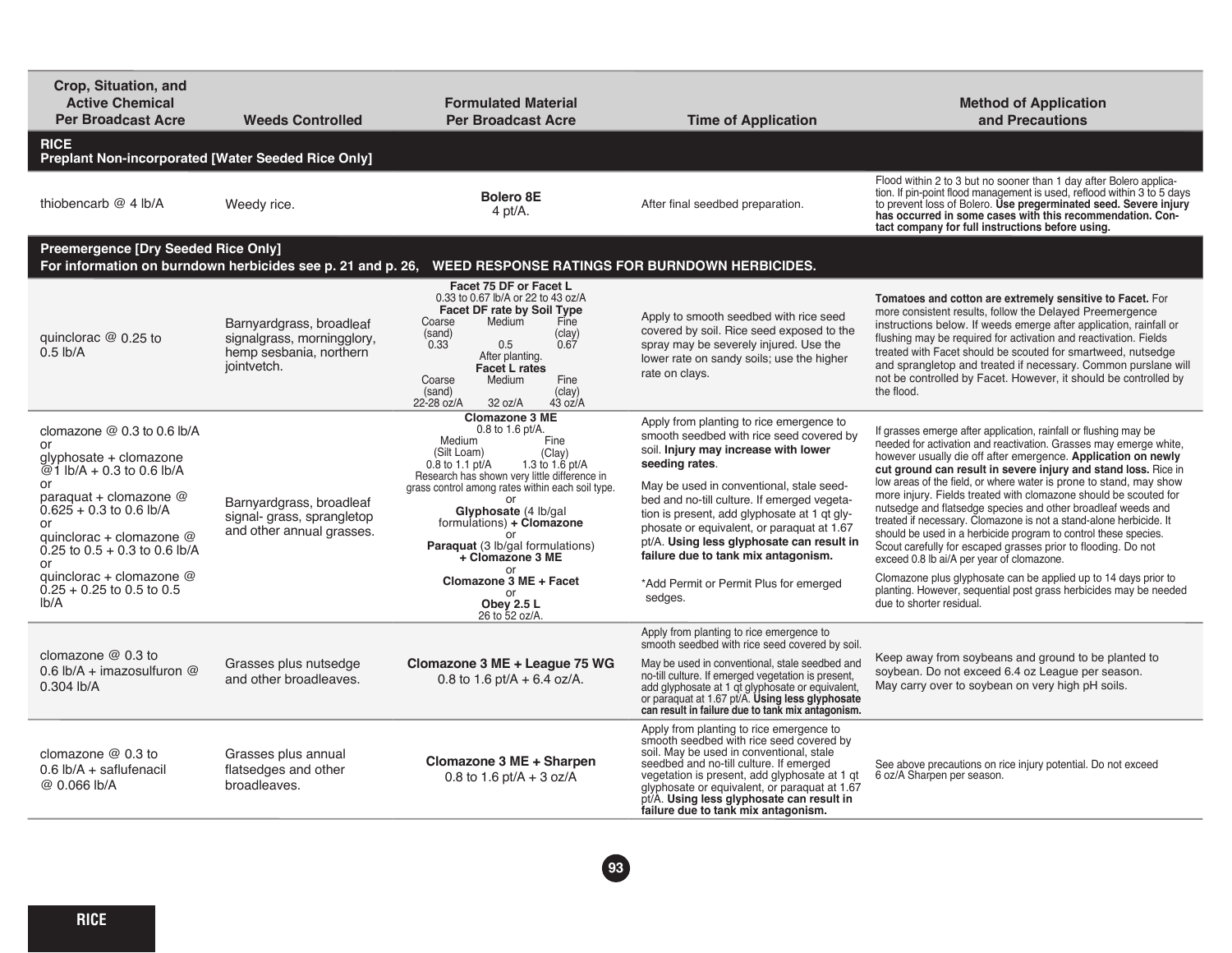| Crop, Situation, and<br><b>Active Chemical</b><br><b>Per Broadcast Acre</b> | <b>Weeds Controlled</b>                                                                                       | <b>Formulated Material</b><br><b>Per Broadcast Acre</b>                                                                                                                                                                   | <b>Time of Application</b>                                                                                                                                                                                                                                                                     | <b>Method of Application</b><br>and Precautions                                                                                                                                                                                                                                                                                                                                                                                                                                                                                                                    |
|-----------------------------------------------------------------------------|---------------------------------------------------------------------------------------------------------------|---------------------------------------------------------------------------------------------------------------------------------------------------------------------------------------------------------------------------|------------------------------------------------------------------------------------------------------------------------------------------------------------------------------------------------------------------------------------------------------------------------------------------------|--------------------------------------------------------------------------------------------------------------------------------------------------------------------------------------------------------------------------------------------------------------------------------------------------------------------------------------------------------------------------------------------------------------------------------------------------------------------------------------------------------------------------------------------------------------------|
| <b>RICE</b><br><b>Delayed Preemergence [Dry Seeded Rice Only]</b>           |                                                                                                               |                                                                                                                                                                                                                           |                                                                                                                                                                                                                                                                                                |                                                                                                                                                                                                                                                                                                                                                                                                                                                                                                                                                                    |
| thiobencarb $@$ 4 lb/A                                                      | Sprangletop, barnyardgrass<br>and aquatic weeds.                                                              | Bolero 8E<br>$4$ pt/A.                                                                                                                                                                                                    | Apply 1 to 5 days before rice emergence<br>or about 5 to 9 days after planting. Rice<br>seed must have imbibed its germination<br>water prior to application.                                                                                                                                  | Bolero delayed preemergence will usually require fol-<br>low-up treatment for complete grass control prior to<br>flooding. Apply to soil that has been sealed by rain or<br>flush. Application to rice stressed by high salt and/or<br>high pH soils may cause excessive rice injury. Drain<br>surface water before application. Rainfall or flush<br>required for activation if soil begins to crack or if grass<br>begins to germinate. Does not control broadleaf signal-<br>grass. If barnyardgrass or sprangletop has emerged,<br>use tank mix with propanil. |
| quinclorac $@$ 0.25 to<br>$0.5$ lb/A                                        | Barnyardgrass, broadleaf signal-<br>grass, morningglory, hemp<br>sesbania, northern jointvetch.               | Facet 75 DF or Facet L<br>0.33 to 0.67 lb/A or 22 to 43 oz/A. Add<br>1 gt/A crop oil concentrate if weeds<br>have emerged. Apply 1 to 5 days<br>before rice emergence or about 5 to 9<br>days after planting.             | Apply before or after rain or flushing. Rice<br>seed that is exposed to the spray may be<br>severely injured. Best weed control is<br>obtained if soil surface is smooth and wet.<br>especially on clays.                                                                                      | If weeds emerge after application, rainfall or flushing may<br>be required for activation and reactivation. Fields treated<br>with Facet should be watched for smartweed, nutsedge<br>and sprangletop and treated if necessary. Common<br>purslane will not be controlled by Facet. However, it<br>should be controlled by the flood. Tomatoes and cotton<br>are extremely sensitive to Facet drift.                                                                                                                                                               |
| pendimethalin + clomazone<br>@ $0.46 + 0.20$ to $0.96 +$<br>$0.42$ lb/A     | Barnyardgrass, sprangletop,<br>broadleaf signalgrass.<br>crabgrass, and small-seeded<br>broadleaf weeds.      | <b>RiceOne CS</b><br>24 to 50 oz/A.                                                                                                                                                                                       | Delayed preemergence through<br>4-tiller rice.                                                                                                                                                                                                                                                 | Rice seed must have imbibed water. Apply after<br>rain or flush to seal soil. If grass weeds have<br>emerged, tank-mix with propanil or<br>follow with propanil.                                                                                                                                                                                                                                                                                                                                                                                                   |
| quinclorac + thiobencarb @<br>$0.25$ to $0.5 + 3$ to 4 lb/A                 | Barnyardgrass, broadleaf<br>signalgrass, sprangletop,<br>morningglory, hemp sesbania,<br>northern jointvetch. | Facet 75 DF + Bolero 8E<br>0.33 to 0.67 $lb/A + 3$ to 4 pt/A.<br>Research has shown 2 pt/A Bolero<br>effective if sprangletop is only target<br>weed for the Bolero in this mixture, and<br>sprangletop density is light. | Apply 1 to 5 days before rice emergence<br>or about 5 to 9 days after planting. May be<br>applied early postemergence later than<br>Bolero applied alone. Rice seed exposed<br>to the spray may be severely injured. Rice<br>seed must have imbibed germination<br>water prior to application. | Apply to soil that has been sealed by rain or flush.<br>Application to rice stressed by high salt and/or high<br>pH soils may cause excessive rice injury. Drain<br>surface water before application. Rainfall or flush<br>required for activation and reactivation if soil<br>begins to crack or if grass begins to germinate.<br>Tomatoes and cotton are extremely sensitive to<br>Facet drift.                                                                                                                                                                  |
| quinclorac + pendimethalin<br>@ 0.25 to 0.5 + 1 lb/A                        | Barnyardgrass, broadleaf<br>signalgrass, sprangletop,<br>morningglory, hemp sesbania,<br>northern jointvetch. | Facet 75 DF + Prowl $H2O$ 3.8 CS<br>0.33 to 0.67 lb/A + $2\overline{1}$ pt/A.                                                                                                                                             | Apply 1 to 5 days before rice emergence<br>or about 5 to 9 days after planting. May be<br>applied early postemergence later than<br>Bolero applied alone. Rice seed exposed<br>to the spray may be severely injured. Rice<br>seed must have imbibed germination<br>water prior to application. | Apply to soil that has been sealed by rain or flush.<br>Drain surface water before application. Rainfall or<br>flush required for reactivation. This has been an<br>excellent broad spectrum program in University<br>trials.<br>Tomatoes and cotton are extremely sensitive<br>to Facet drift.                                                                                                                                                                                                                                                                    |
| glyphosate + thiobencarb @<br>$1.0 + 4$ lb/A                                | Emerged weeds, residual control<br>of sprangletop, barnyardgrass,<br>and aquatic weeds.                       | Glyphosate (4 lb/gal)<br>formulations) + Bolero<br>2 pt/A + 4 pt/A.                                                                                                                                                       | Apply 1 to 5 days before rice emergence<br>or about 5 to 9 days after planting. May be<br>applied early postemergence later than<br>Bolero applied alone. Rice seed exposed<br>to the spray may be severely injured. Rice<br>seed must have imbibed germination<br>water prior to application. | EMERGED RICE WILL BE KILLED.                                                                                                                                                                                                                                                                                                                                                                                                                                                                                                                                       |
| pendimethalin @ 0.75 to<br>$1$ lb/A                                         | Barnyardgrass, sprangletop,<br>broadleaf signalgrass, crabgrass.                                              | Prowl H <sub>2</sub> O 3.8 CS<br>1.6 to 2.1 pt/A. Use low rate for sandy<br>loam soils and high rate for all others.                                                                                                      | Apply 1 to 5 days before emergence or<br>about 5 to 9 days after planting. DO NOT<br>apply preplant incorporated or immediately<br>after planting.<br>Rice seed must have imbibed germination<br>water prior to application.                                                                   | Rice seed must have imbibed germination water.<br>Apply after rain or flush to seal soil.<br>If grass weeds have emerged, add propanil or fol-<br>low with propanil.                                                                                                                                                                                                                                                                                                                                                                                               |
| pendimethalin + thiobencarb<br>$@1 + 3 lb/A$                                | Barnyardgrass, sprangletop,<br>broadleaf signalgrass,<br>suppression of aquatics and<br>weedy rice.           | Prowl H <sub>2</sub> O 3.8 CS + Bolero 8 EC<br>$2.1 + 3$ pt/A.                                                                                                                                                            | Apply 1 to 5 days before rice emergence,<br>usually about 5 to 9 days after planting.<br>Rice seed must have imbibed its germina-<br>tion water prior to application.                                                                                                                          | This treatment is an option to consider in areas<br>where drift to sensitive plantings is a problem.<br>Some injury to rice may occur under cool, wet<br>conditions.                                                                                                                                                                                                                                                                                                                                                                                               |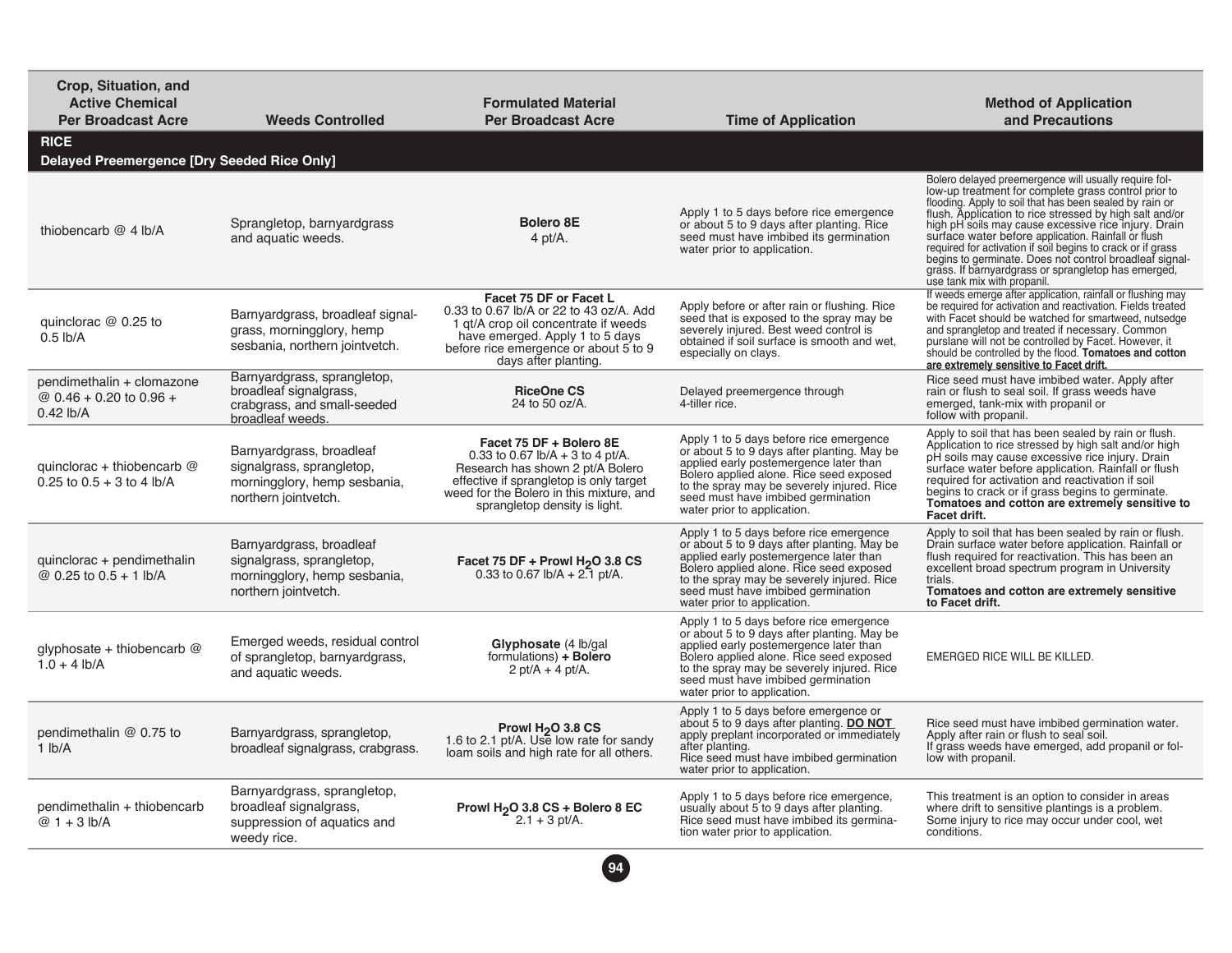| Crop, Situation, and<br><b>Active Chemical</b><br><b>Per Broadcast Acre</b>                         | <b>Weeds Controlled</b>                                                                                                                                               | <b>Formulated Material</b><br><b>Per Broadcast Acre</b>                                                                                                                                                                                                                                                                          | <b>Time of Application</b>                                                                                                                                                                                                                                                                                                                                                                                                                                           | <b>Method of Application</b><br>and Precautions                                                                                                                                                                                                                                                                                                                                                                                                                                                                                                                                                                                                                                                                                                                                                                                                                                                                                                                                                                                          |  |
|-----------------------------------------------------------------------------------------------------|-----------------------------------------------------------------------------------------------------------------------------------------------------------------------|----------------------------------------------------------------------------------------------------------------------------------------------------------------------------------------------------------------------------------------------------------------------------------------------------------------------------------|----------------------------------------------------------------------------------------------------------------------------------------------------------------------------------------------------------------------------------------------------------------------------------------------------------------------------------------------------------------------------------------------------------------------------------------------------------------------|------------------------------------------------------------------------------------------------------------------------------------------------------------------------------------------------------------------------------------------------------------------------------------------------------------------------------------------------------------------------------------------------------------------------------------------------------------------------------------------------------------------------------------------------------------------------------------------------------------------------------------------------------------------------------------------------------------------------------------------------------------------------------------------------------------------------------------------------------------------------------------------------------------------------------------------------------------------------------------------------------------------------------------------|--|
| <b>RICE</b><br><b>Clearfield Rice System</b>                                                        |                                                                                                                                                                       |                                                                                                                                                                                                                                                                                                                                  |                                                                                                                                                                                                                                                                                                                                                                                                                                                                      |                                                                                                                                                                                                                                                                                                                                                                                                                                                                                                                                                                                                                                                                                                                                                                                                                                                                                                                                                                                                                                          |  |
| imazethapyr $@$ 0.063 to<br>0.095 lb/A followed by<br>0.063 to 0.095 lb/A                           | Weedy rice, barnyardgrass,<br>broadleaf signalgrass, sprangle-<br>top, fall panicum, yellow nut-<br>sedge. Suppression of some<br>aquatic broadleaf species.          | <b>Newpath 2 AS</b><br>4 to 6 oz/A ppi. Follow with 4 to<br>6 oz/A post-emergence. Add a non-<br>ionic surfactant to post-application.<br>The 6-oz rate may provide longer<br>residual from a single application.<br>However, rates higher than 4 fol-<br>lowed by 4 oz/A have not improved<br>weed control when properly timed. | Preplant incorporated or preemergence<br>followed by postemergence. Apply 4 oz/A<br>preplant incorporated up to 7 days prior to<br>planting or preemergence immediately<br>following planting. Apply postemergence<br>treatment when rice is in 3- to 5-leaf<br>stage. Do not exceed 6 oz/A per applica-<br>tion on conventional CL varieties and<br>4 oz/A per application on CL hybrids.<br>Under cloudy, cool, wet conditions,<br>Newpath may injure hybrid rice. | Use on Clearfield rice varieties only. Preferred<br>method for soil application is preplant incorpo-<br>rated at the time of final seedbed preparation.<br>Incorporate during final seedbed preparation<br>pass. Flush for activation if rainfall does not occur<br>within a few days of planting. Repeat flushing as<br>needed to keep soil-applied treatment active.<br>Tank mixing with propanil or other suitable prod-<br>ucts will be required for control of weeds such as<br>hemp sesbania, northern jointvetch and eclipta.<br>To prevent outcrossing between Clearfield rice<br>and weedy rice, strive to achieve 100 percent<br>weedy rice control, allowing no escapes. Avoid<br>post applications to hybrids when cool tempera-<br>tures persist. The University of Arkansas<br>recommends growing Clearfield rice in the<br>same field only one year in a row. Conven-<br>tional rice varieties cannot be planted the year<br>following Clearfield rice due to carryover of<br>the Newpath injuring the conventional rice. |  |
| <b>Sequential Post Program</b>                                                                      |                                                                                                                                                                       |                                                                                                                                                                                                                                                                                                                                  |                                                                                                                                                                                                                                                                                                                                                                                                                                                                      |                                                                                                                                                                                                                                                                                                                                                                                                                                                                                                                                                                                                                                                                                                                                                                                                                                                                                                                                                                                                                                          |  |
| imazethapyr $@$ 0.063 to<br>0.095 lb/A followed by<br>0.063 to 0.095 lb/A                           | Same as above. Suppression of<br>sprangletop. Improved control of<br>barnyardgrass and weedy rice<br>on heavy clays and reduced/<br>no-till or chicken litter fields. | <b>Newpath 2 AS</b><br>4 to 6 oz/A followed by 4 to 6 oz/A.<br>Add nonionic surfactant at 0.25%<br>V/V.                                                                                                                                                                                                                          | 4 oz/A on 1-leaf to 2-leaf weedy rice<br>followed by 4 oz/A approximately<br>14 days later.                                                                                                                                                                                                                                                                                                                                                                          | Same as above. A soil-applied herbicide, such as<br>clomazone, should be used for sprangletop con-<br>trol and to aid in the control of annual grass.<br>Most aquatic suppression will be lost, so be pre-<br>pared to make appropriate tank-mixtures.                                                                                                                                                                                                                                                                                                                                                                                                                                                                                                                                                                                                                                                                                                                                                                                   |  |
| imazethapyr/quinclorac @<br>$0.063 + 0.30$ lb/A followed<br>by imazethapyr @ 0.063 to<br>0.095 lb/A | Same as above with improved<br>barnyardgrass, hemp sesbania<br>and northern jointvetch control.                                                                       | <b>Clearpath followed by Newpath</b><br>0.5 lb/A followed by 4 to 6 oz/A.<br>Add 1% v/v crop oil concentrate<br>with Clearpath on enhanced<br>tolerance varieties.                                                                                                                                                               | Preemergence followed by post-<br>emergence or same as above.                                                                                                                                                                                                                                                                                                                                                                                                        | Same as above. See Facet Restrictions and<br>Precautions.                                                                                                                                                                                                                                                                                                                                                                                                                                                                                                                                                                                                                                                                                                                                                                                                                                                                                                                                                                                |  |
| imazamox $@$ 0.04 lb/A                                                                              | Late-season suppression of<br>weedy rice.                                                                                                                             | <b>Beyond 1 AS</b><br>5 oz/A. Surfactant or crop oil<br>concentrate required.                                                                                                                                                                                                                                                    | After Newpath or Clearpath has been<br>applied. Apply to weedy rice prior to<br>seedhead emergence. Apply to conven-<br>tional Clearfield rice no later than 14<br>days past panicle initiation. Apply to<br>hybrid Clearfield rice no later than<br>panicle initiation.                                                                                                                                                                                             | Late application of Beyond may help prevent<br>weedy rice outcrossing with Clearfield rice variet-<br>ies. Do not apply more than 10 ounces per year.                                                                                                                                                                                                                                                                                                                                                                                                                                                                                                                                                                                                                                                                                                                                                                                                                                                                                    |  |
|                                                                                                     |                                                                                                                                                                       | In order to prevent the development of ALS-resistant harmyardgrass, the University recommends using an additional harmyardgrass herbicide with a different mode of action (see table on pages 90-91)                                                                                                                             |                                                                                                                                                                                                                                                                                                                                                                                                                                                                      |                                                                                                                                                                                                                                                                                                                                                                                                                                                                                                                                                                                                                                                                                                                                                                                                                                                                                                                                                                                                                                          |  |

In order to prevent the development of ALS-resistant barnyardgrass, the University recommends using an additional barnyardgrass herbicide with a different mode of action (see table on pages 90-91). **The University also recommends a standard residual program regardless of trait technology planted to maximize barnyardgrass and other weed control.**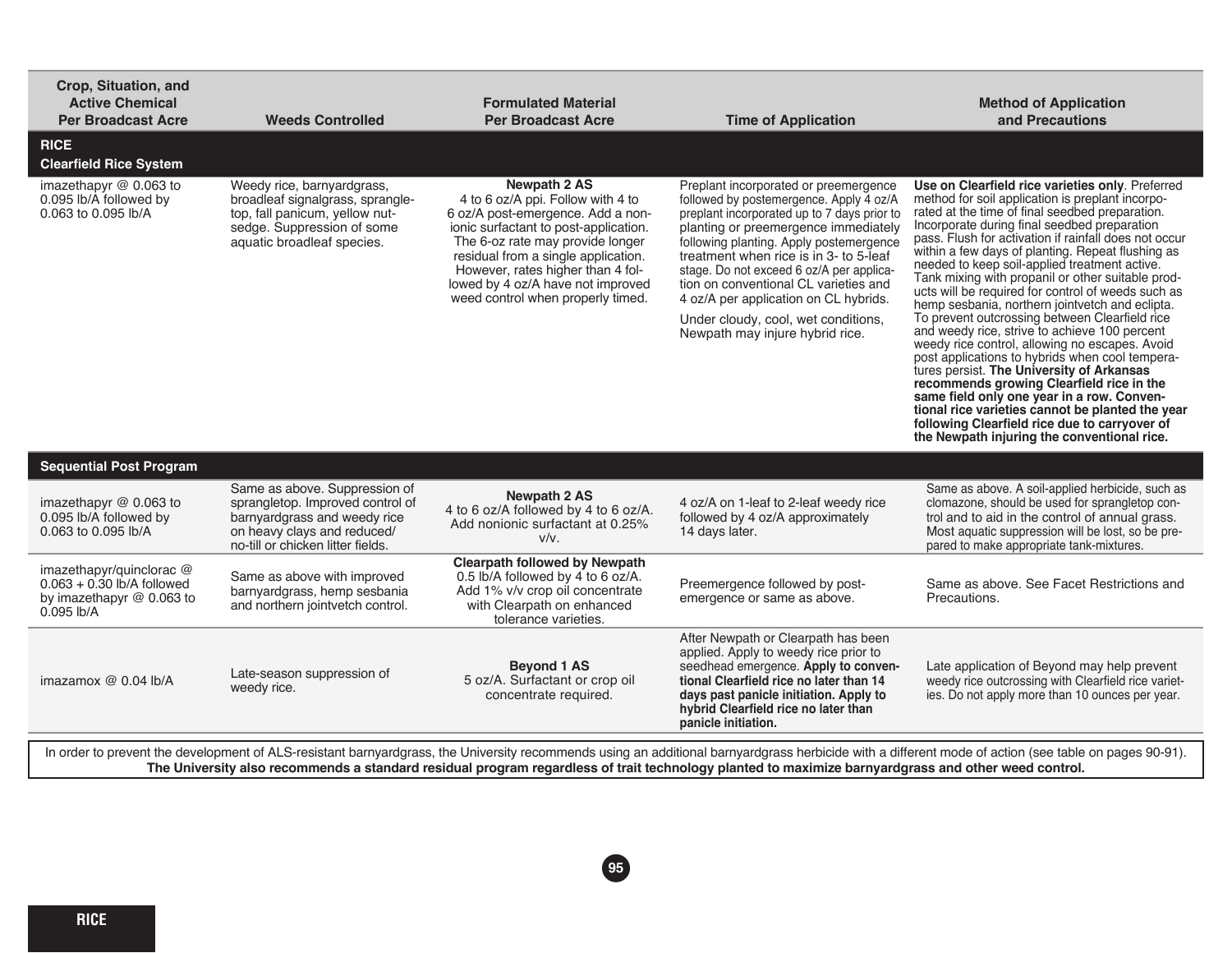| Crop, Situation, and<br><b>Active Chemical</b><br><b>Per Broadcast Acre</b> | <b>Weeds Controlled</b>                                                                                                                                               | <b>Formulated Material</b><br><b>Per Broadcast Acre</b>                                                                                                                                                                                                                                                                      | <b>Time of Application</b>                                                                                                                                                                                                                                                        | <b>Method of Application</b><br>and Precautions                                                                                                                                                                                                                                                                                                                                                                                                                                                                                                                                                                                                                                                                                                                                                                                                                                                                                                                                                                                                                      |
|-----------------------------------------------------------------------------|-----------------------------------------------------------------------------------------------------------------------------------------------------------------------|------------------------------------------------------------------------------------------------------------------------------------------------------------------------------------------------------------------------------------------------------------------------------------------------------------------------------|-----------------------------------------------------------------------------------------------------------------------------------------------------------------------------------------------------------------------------------------------------------------------------------|----------------------------------------------------------------------------------------------------------------------------------------------------------------------------------------------------------------------------------------------------------------------------------------------------------------------------------------------------------------------------------------------------------------------------------------------------------------------------------------------------------------------------------------------------------------------------------------------------------------------------------------------------------------------------------------------------------------------------------------------------------------------------------------------------------------------------------------------------------------------------------------------------------------------------------------------------------------------------------------------------------------------------------------------------------------------|
| <b>RICE</b><br><b>FullPage Rice System</b>                                  |                                                                                                                                                                       |                                                                                                                                                                                                                                                                                                                              |                                                                                                                                                                                                                                                                                   |                                                                                                                                                                                                                                                                                                                                                                                                                                                                                                                                                                                                                                                                                                                                                                                                                                                                                                                                                                                                                                                                      |
|                                                                             | (Preface and Postscript are not effective at controlling Newpath and Beyond-resistant weeds.)                                                                         |                                                                                                                                                                                                                                                                                                                              |                                                                                                                                                                                                                                                                                   |                                                                                                                                                                                                                                                                                                                                                                                                                                                                                                                                                                                                                                                                                                                                                                                                                                                                                                                                                                                                                                                                      |
| imazethapyr $@$ 0.063 to<br>0.095 lb/A followed by<br>0.063 to 0.095 lb/A   | Weedy rice, barnyardgrass,<br>broadleaf signalgrass, sprangle-<br>top, fall panicum, yellow nut-<br>sedge. Suppression of some<br>aquatic broadleaf species.          | <b>Preface</b><br>4 to 6 oz/A ppi. Follow with 4 to<br>6 oz/A post-emergence. Add a non-<br>ionic surfactant to post-application.<br>The 6-oz rate may provide longer<br>residual from a single application.<br>However, rates higher than 4<br>followed by 4 oz/A have not<br>improved weed control when<br>properly timed. | Preplant incorporated or pre-<br>emergence followed by post-<br>emergence. Apply 4 oz/A preplant<br>incorporated up to 7 days prior to<br>planting or preemergence immedi-<br>ately following planting. Apply post-<br>emergence treatment when rice is in<br>3- to 5-leaf stage. | Use on FullPage rice varieties only.<br>Preferred method for soil application is preplant<br>incorporated at the time of final seedbed prepara-<br>tion. Incorporate during final seedbed preparation<br>pass. Flush for activation if rainfall does not occur<br>within a few days of planting. Repeat flushing as<br>needed to keep soil-applied treatment active. Tank<br>mixing with propanil or other suitable products will<br>be required for control of weeds such as hemp<br>sesbania, northern jointvetch and eclipta. To pre-<br>vent outcrossing between Clearfield rice and<br>weedy rice, strive to achieve 100 percent weedy<br>rice control, allowing no escapes. Avoid post appli-<br>cations to hybrids when cool temperatures persist.<br>The University of Arkansas recommends grow-<br>ing Clearfield or FullPage rice in the same field<br>only one year in a row. Conventional rice vari-<br>eties cannot be planted the year following<br>Clearfield or FullPage rice due to carryover of<br>the imazethapyr injuring the conventional rice. |
| <b>Sequential Post Program</b>                                              |                                                                                                                                                                       |                                                                                                                                                                                                                                                                                                                              |                                                                                                                                                                                                                                                                                   |                                                                                                                                                                                                                                                                                                                                                                                                                                                                                                                                                                                                                                                                                                                                                                                                                                                                                                                                                                                                                                                                      |
| imazethapyr $@$ 0.063 to<br>0.095 lb/A followed by<br>0.063 to 0.095 lb/A   | Same as above. Suppression of<br>sprangletop. Improved control of<br>barnyardgrass and weedy rice<br>on heavy clays and reduced/<br>no-till or chicken litter fields. | <b>Preface</b><br>4 to 6 oz/A followed by 4 to 6 oz/A.<br>Add nonionic surfactant at 0.25%<br>$V/V$ .                                                                                                                                                                                                                        | 4 oz/A on 1-leaf to 2-leaf weedy rice<br>followed by 4 oz/A approximately<br>14 days later.                                                                                                                                                                                       | Same as above. A soil-applied herbicide, such<br>as clomazone, should be used for sprangletop<br>control and to aid in the control of annual grass.<br>Most aquatic suppression will be lost, so be pre-<br>pared to make appropriate tank-mixtures.                                                                                                                                                                                                                                                                                                                                                                                                                                                                                                                                                                                                                                                                                                                                                                                                                 |
| imazamox @ 0.04 lb/A                                                        | Late-season suppression of<br>weedy rice.                                                                                                                             | <b>Postscript</b><br>5 oz/A. Surfactant or crop oil<br>concentrate required.                                                                                                                                                                                                                                                 | After Preface has been applied. Apply<br>to weedy rice prior to seedhead<br>emergence.                                                                                                                                                                                            | Late application of Postscript may help<br>prevent weedy rice outcrossing with FullPage<br>rice varieties. Do not apply more than<br>15 ounces per year.                                                                                                                                                                                                                                                                                                                                                                                                                                                                                                                                                                                                                                                                                                                                                                                                                                                                                                             |
| <b>Postscript-Only Program</b>                                              |                                                                                                                                                                       |                                                                                                                                                                                                                                                                                                                              |                                                                                                                                                                                                                                                                                   |                                                                                                                                                                                                                                                                                                                                                                                                                                                                                                                                                                                                                                                                                                                                                                                                                                                                                                                                                                                                                                                                      |
| imazamox $@$ 0.04 lb/A                                                      | Grasses and some other<br>broadleaf species.                                                                                                                          | <b>Postscript</b><br>5 oz/A. Surfactant or crop oil<br>concentrate required.                                                                                                                                                                                                                                                 | Can be applied from 1-leaf rice to<br>panicle initiation (green ring) plus 14<br>days                                                                                                                                                                                             | Use on FullPage rice varieties only. A Post-<br>script-only program allows for FullPage rice to<br>be grown, and removes the rotation restriction<br>of not allowing conventional or Provisia/MaxAce<br>rice to be planted the following year. Do not<br>apply more than 15 oz/A per year. Do not make<br>more than 3 applications per year. Wait at least<br>5 days between applications.                                                                                                                                                                                                                                                                                                                                                                                                                                                                                                                                                                                                                                                                           |
|                                                                             |                                                                                                                                                                       |                                                                                                                                                                                                                                                                                                                              | The University also recommends a standard residual program regardless of trait technology planted to maximize barnyardgrass and other weed control.                                                                                                                               | In order to prevent the development of ALS-resistant barnyardgrass, the University recommends using an additional barnyardgrass herbicide with a different mode of action (see table on pages 90-91).                                                                                                                                                                                                                                                                                                                                                                                                                                                                                                                                                                                                                                                                                                                                                                                                                                                                |
|                                                                             |                                                                                                                                                                       | 96                                                                                                                                                                                                                                                                                                                           |                                                                                                                                                                                                                                                                                   |                                                                                                                                                                                                                                                                                                                                                                                                                                                                                                                                                                                                                                                                                                                                                                                                                                                                                                                                                                                                                                                                      |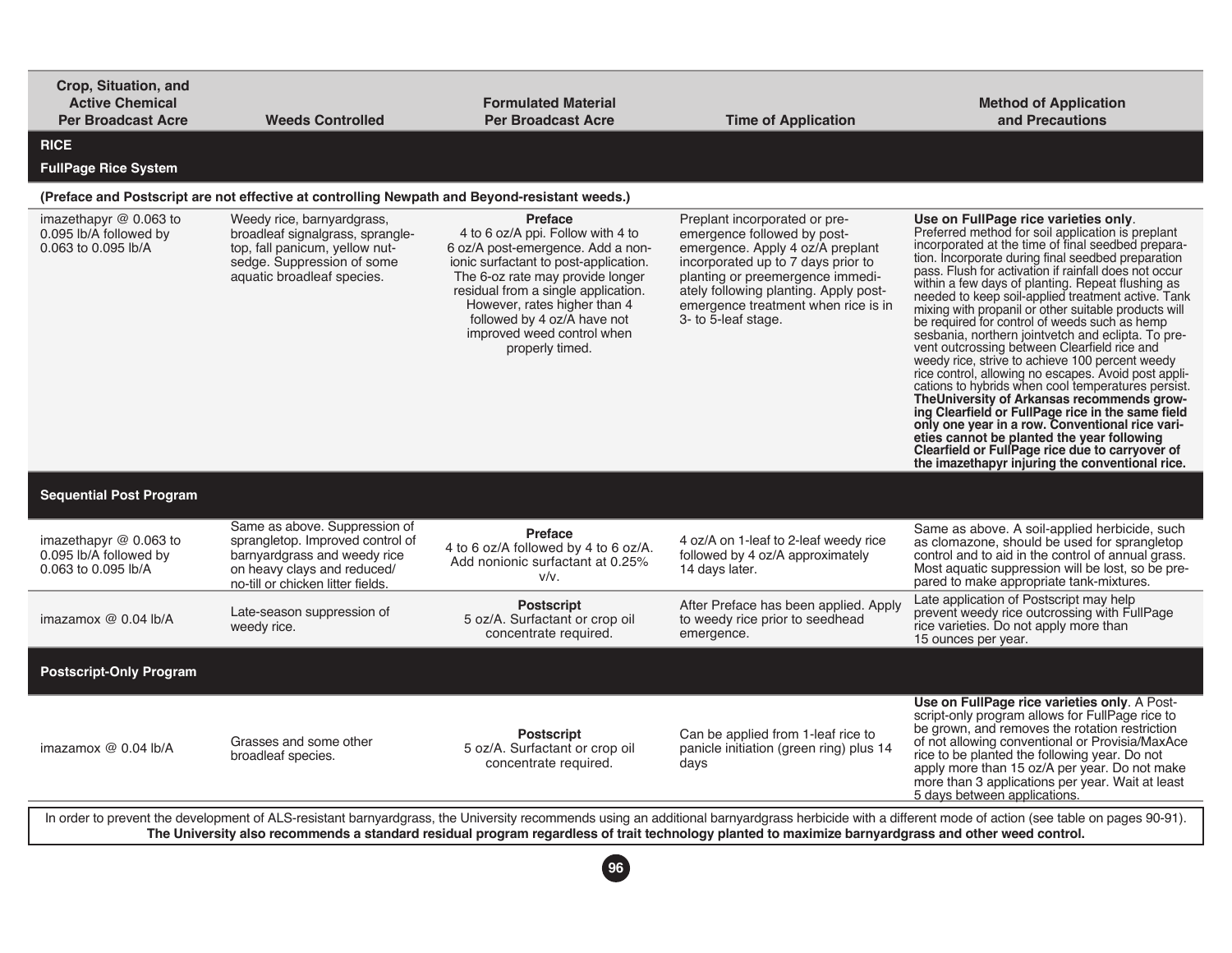| Crop. Situation, and<br><b>Active Chemical</b><br><b>Per Broadcast Acre</b> | <b>Weeds Controlled</b>        | <b>Formulated Material</b><br><b>Per Broadcast Acre</b>                                  | <b>Time of Application</b>                                                                  | <b>Method of Application</b><br>and Precautions                                                                                                                                                                                                                                                                                                                                                                                                                                                                                                                                                                                                                                                  |
|-----------------------------------------------------------------------------|--------------------------------|------------------------------------------------------------------------------------------|---------------------------------------------------------------------------------------------|--------------------------------------------------------------------------------------------------------------------------------------------------------------------------------------------------------------------------------------------------------------------------------------------------------------------------------------------------------------------------------------------------------------------------------------------------------------------------------------------------------------------------------------------------------------------------------------------------------------------------------------------------------------------------------------------------|
| <b>Provisia Rice System</b>                                                 |                                |                                                                                          |                                                                                             |                                                                                                                                                                                                                                                                                                                                                                                                                                                                                                                                                                                                                                                                                                  |
| quizalofop-P-ethyl @<br>0.1 lb/A followed by<br>$0.1$ lb/A.                 | Annual grasses and weedy rice. | Provisia 0.88 EC<br>15.5 fluid oz/A followed by 15.5<br>fluid oz. Add 1% v/v COC.        | Sequential program 1-2 leaf followed<br>by 4-5 leaf (preflood).                             | Use only on Provisia rice varieties. Use a good<br>residual broadleaf and grass program at planting.<br>Use broadleaf tank mixes in first application.<br>Avoid broadleaf and sedge tank mixtures in<br>second application. Do not mix with propanil or<br>Grandstand. Flood as soon as possible following<br>final application for best result. Do not exceed 31<br>oz/A per year. Crop injury has occurred follow-<br>ing sequential applications.                                                                                                                                                                                                                                             |
| quizalofop-P-ethyl $+$<br>florpyrauxifen-benzyl @<br>$0.1 + 0.013$ lb/A.    | Broad spectrum weed control.   | Provisia 0.88 EC + Loyant 0.21 EC<br>15.5 $oz/A + 8$ $oz/A$ .<br>Add 1% v/v COC.         | Preflood. Second application in a<br>sequential Provisia program.                           | See above comments.                                                                                                                                                                                                                                                                                                                                                                                                                                                                                                                                                                                                                                                                              |
| <b>Max-Ace Rice System</b>                                                  |                                |                                                                                          |                                                                                             |                                                                                                                                                                                                                                                                                                                                                                                                                                                                                                                                                                                                                                                                                                  |
| quizalofop-P-ethyl @<br>0.1 lb/A followed by<br>$0.1$ lb/A.                 | Annual grasses and weedy rice. | <b>Highcard 0.88 EC</b><br>15.5 fluid oz/A followed by 15.5<br>fluid oz. Add 1% v/v COC. | Sequential program 2-3 leaf rice<br>followed by 4-5 leaf (preflood or<br>1 week postflood). | Use only on Max-Ace rice varieties. Use a good<br>residual broadleaf and grass program at planting.<br>Use broadleaf tank mixes in first application.<br>Avoid broadleaf and sedge tank mixtures in<br>second application. Do not mix with propanil or<br>Grandstand. The addition of a residual grass<br>herbicide such as Prowl, Facet L, or clomazone to<br>applications of Highcard is highly encouraged.<br>Preferred broadleaf and sedge tankmix partners<br>are Permit, Permit Plus, Gambit, and Loyant.<br>Flood as soon as possible following final applica-<br>tion for best result. Do not exceed 31 oz/A per<br>year. Crop injury has occurred following<br>sequential applications. |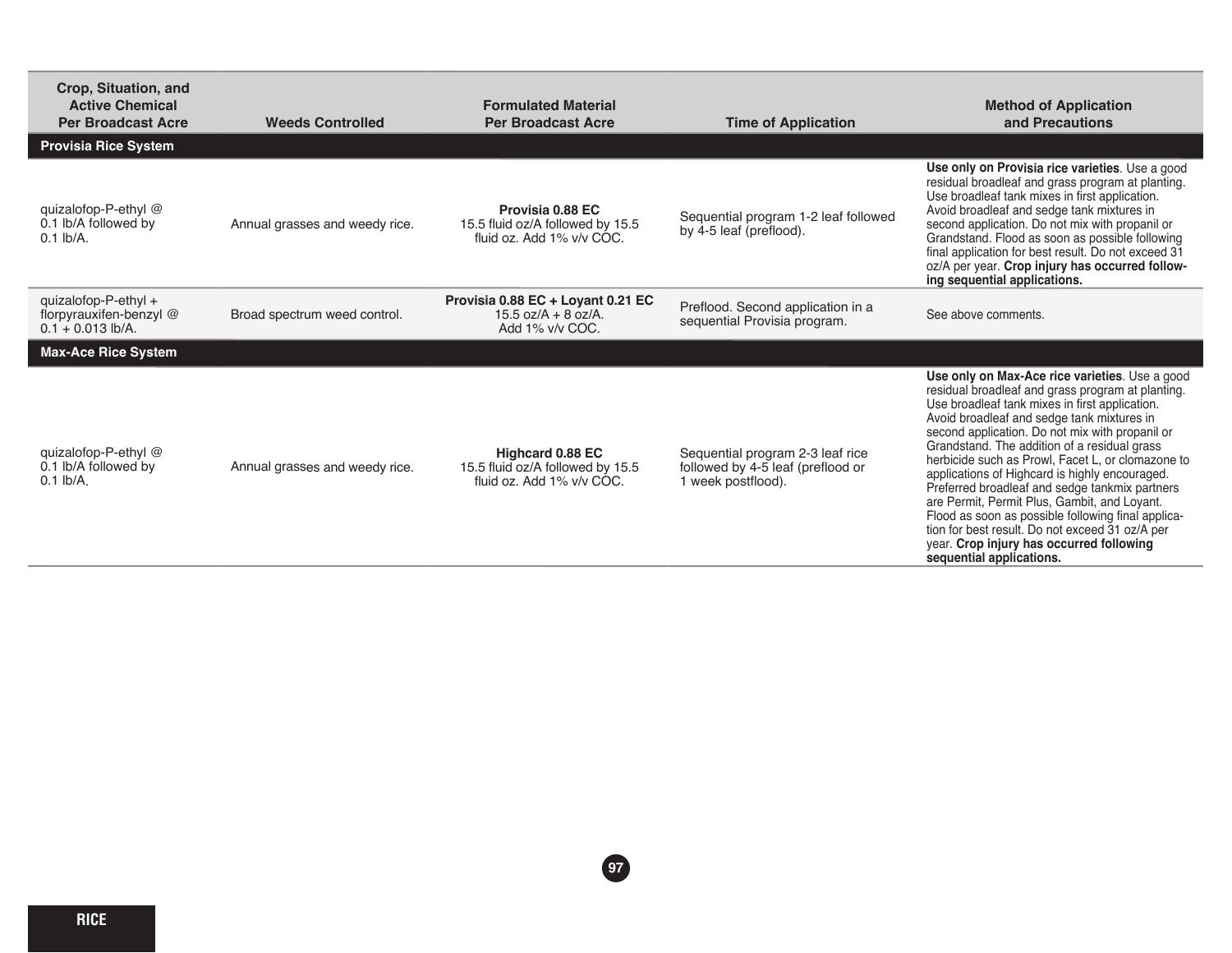| Crop, Situation, and<br><b>Active Chemical</b><br><b>Per Broadcast Acre</b>                                                                                                                                                        | <b>Weeds Controlled</b>                                                                                                                                                                                                                                                                                                                                                                                                                                                                                                                                                                                                                                   | <b>Formulated Material</b><br><b>Per Broadcast Acre</b>                                                                                                                                                                                                                                                                                                       | <b>Time of Application</b>                                                                                                                                                                                                                                                                                                                                                                                                                                                                                                                   | <b>Method of Application</b><br>and Precautions                                                                                                                                                                                                                            |
|------------------------------------------------------------------------------------------------------------------------------------------------------------------------------------------------------------------------------------|-----------------------------------------------------------------------------------------------------------------------------------------------------------------------------------------------------------------------------------------------------------------------------------------------------------------------------------------------------------------------------------------------------------------------------------------------------------------------------------------------------------------------------------------------------------------------------------------------------------------------------------------------------------|---------------------------------------------------------------------------------------------------------------------------------------------------------------------------------------------------------------------------------------------------------------------------------------------------------------------------------------------------------------|----------------------------------------------------------------------------------------------------------------------------------------------------------------------------------------------------------------------------------------------------------------------------------------------------------------------------------------------------------------------------------------------------------------------------------------------------------------------------------------------------------------------------------------------|----------------------------------------------------------------------------------------------------------------------------------------------------------------------------------------------------------------------------------------------------------------------------|
| <b>RICE</b><br><b>Overlapping Grass Residual + Early Postemergence</b>                                                                                                                                                             |                                                                                                                                                                                                                                                                                                                                                                                                                                                                                                                                                                                                                                                           |                                                                                                                                                                                                                                                                                                                                                               |                                                                                                                                                                                                                                                                                                                                                                                                                                                                                                                                              |                                                                                                                                                                                                                                                                            |
| clomazone $@0.3$ to 0.6 lb/A<br>or<br>pendimethalin + thioben-<br>carb $@1 + 3$ lb/A<br>cyhalofop $@$ 0.28 lb/A<br>or<br>fenoxaprop @ 0.11 lb/A<br>or<br>propanil @ 3 to 4 lb/A<br>or<br>quinclorac $@0.25$ to<br>$0.5$ lb/A<br>or | Barnyardgrass and other annual<br>grasses. Certain broadleaf weeds.<br>Sequential applications of Clincher<br>are recommended for suppression<br>of Brooks paspalum, knotgrass and<br>Nealley's sprangletop.<br>Adds residual jointvetch and hemp<br>sesbania control.                                                                                                                                                                                                                                                                                                                                                                                    | <b>Clomazone 3 ME</b><br>$0.8$ to 1.6 pt/A.<br>or<br>Prowl $H2O$ 3.8 CS + Bolero 8 EC<br>$2.1 + 3$ pt/A.<br><b>Clincher 2.38 EC</b><br>15 oz/A. Add 1 gt/A of COC.<br>or<br>Ricestar HT 0.58 EC<br>$24$ oz/A.<br>or<br>4 lb propanil formulations<br>$3$ to 4 gt/A.<br>or<br>Facet 75 DF or Facet L<br>0.33 to 0.67 lb/A or 22 to 43 oz/A.<br>Add 1% v/v COC. | Prior to 5-leaf rice.                                                                                                                                                                                                                                                                                                                                                                                                                                                                                                                        | Apply to small, actively growing weeds. If soil<br>moisture is low and the field is hard to flush.<br>Facet is recommended as tank-mix partner<br>with clomazone 3 ME.                                                                                                     |
| penoxsulam @ 0.031 lb/A                                                                                                                                                                                                            | Adds postemergence and 2 weeks<br>residual control of hemp sesbania<br>and rice flatsedge.                                                                                                                                                                                                                                                                                                                                                                                                                                                                                                                                                                | or<br>Grasp 2 SC<br>2 oz/A. Add 1 gt/A crop oil<br>concentrate or MSO.                                                                                                                                                                                                                                                                                        | Early postemergence.                                                                                                                                                                                                                                                                                                                                                                                                                                                                                                                         | In water-seeded rice, rice roots should be<br>well established prior to application.                                                                                                                                                                                       |
| Postemergence                                                                                                                                                                                                                      |                                                                                                                                                                                                                                                                                                                                                                                                                                                                                                                                                                                                                                                           |                                                                                                                                                                                                                                                                                                                                                               |                                                                                                                                                                                                                                                                                                                                                                                                                                                                                                                                              |                                                                                                                                                                                                                                                                            |
| propanil @ 3 to 4 lb/A                                                                                                                                                                                                             | Barnyardgrass (millet, blue-stem,<br>watergrass), fall panicum, broad-<br>leaf signalgrass, hemp sesbania<br>(coffeebean), northern jointvetch<br>(curly indigo), spike rushes, flat-<br>sedges, giant foxtail, eclipta,<br>false pimpernel, morningglory,<br>volunteer milo, aquatics. (Refer<br>to rating table for more detail.)<br>Some biotypes of barnyardgrass in Arkansas are resistant to Command, propanil, Facet or both (Facet<br>+ propanil), Newpath, Grasp, Regiment, Clincher, Ricestar, and Loyant. Best barnyardgrass control is<br>achieved through a program approach with overlapped residuals at the front of the season. (See Weed | 4 lb Propanil Formulations<br>$3$ to 4 qt/A.                                                                                                                                                                                                                                                                                                                  | No.<br>Weed<br>In<br>Leaves<br>$1 - 4$<br>$1 - 4$<br>Barnyardgrass<br>$1 - 4$<br>$1 - 4$<br>Fall panicum<br>$1 - 4$<br>$1 - 4$<br><b>Broadleaf signalgrass</b><br>1/2<br>$1 - 2$<br>Sprangletop<br>$2 - 3$<br>3<br>Morningglory<br>$\overline{2}$<br>Ducksalad<br>$2 - 4$<br>Redstem<br>$\overline{2}$<br>$2 - 4$<br>Smartweed<br>$4 - 6$<br>Volunteer milo<br>6<br>Northern jointvetch<br>$\overline{\phantom{a}}$<br>12<br>Hemp sesbania<br>Use 4 lb rate if 4-leaf barnyardgrass is present<br>or on larger stages of weeds listed above. | Dry- or water-seeded rice. Weed foliage<br>must not be covered with water at time of<br>application. Repeat treatment if necessary.<br>Two applications 5 to 7 days apart will be<br>necessary for hard-to-kill weeds such as<br>smartweed, volunteer milo or sprangletop. |
| Resistance to Herbicide, pages 18 - 20.)                                                                                                                                                                                           |                                                                                                                                                                                                                                                                                                                                                                                                                                                                                                                                                                                                                                                           |                                                                                                                                                                                                                                                                                                                                                               |                                                                                                                                                                                                                                                                                                                                                                                                                                                                                                                                              |                                                                                                                                                                                                                                                                            |

GENERAL INFORMATION FOR PROPANIL: Avoid drift to susceptible crops. NOTE: Under certain conditions propanil drift to cotton fields before crop emergence can cause injury after emergence. Soybeans are very sensitive to propanil drift. Apply 10 gallons spray mixture for aerial spraying or 15 to 20 gallons for ground spraying. Flush and drain the fields 2 to 3 days before applying propanil to improve weed control if the field and grass is growing slowly. Shallow flood field starting 24 hours after treatment and complete within 4 days after treatment to prevent grass reinfestation. Rice may turn yellow but recovers quickly. When applied during prolonged periods of high temperatures (100°F or above), seedling rice may be severely injured or killed.

Cutoff date is ½-inch internode elongation. Cannot be applied within 60 days prior to harvest. The actual dates are provided in the DD50 program. NOTE: Adding surfactants, petroleum oils, vegetable oils or other additives does not increase efficacy of EC propanil formulations.

DO NOT (a) mix with insecticides, (b) apply within 14 days before or after applying ethyl parathion or carbaryl (Sevin) or anytime after applying carbofuran (Furadan), (c) apply within 7 days before or after methyl parathion, EC or encapsulated formulations, (d) exceed 6 lb/A per application or 8 lb/A per season, (e) apply when rain is expected within a 12-hour period, (f) apply during cool weather (low night temperatures below 50°F and high daytime temperatures below 70°F).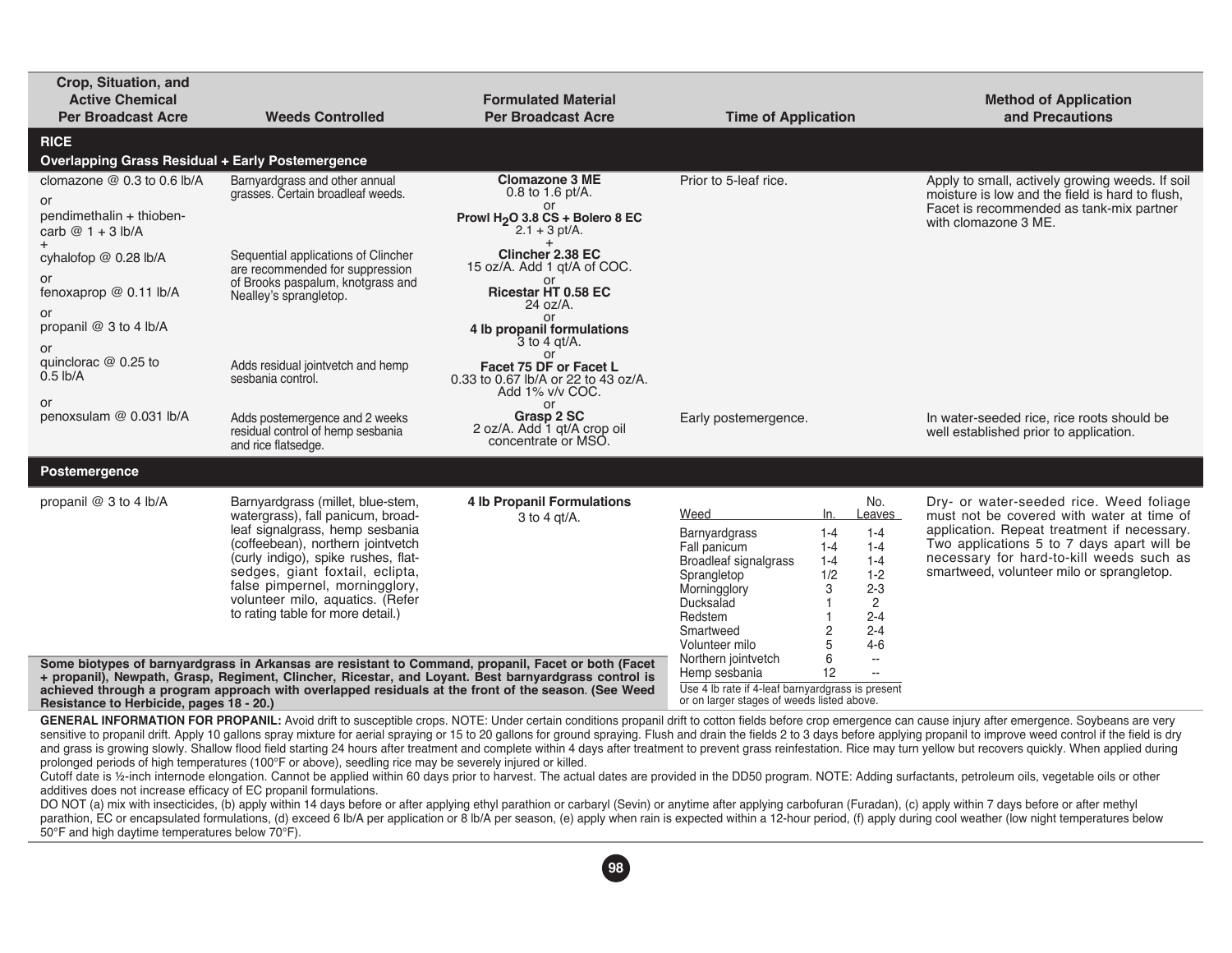| Crop. Situation, and<br><b>Active Chemical</b><br><b>Per Broadcast Acre</b> | <b>Weeds Controlled</b>                                                                                                                                | <b>Formulated Material</b><br><b>Per Broadcast Acre</b>                                                                                                                                                                                               | <b>Time of Application</b>                                                                                                                                                            | <b>Method of Application</b><br>and Precautions                                                                                                                                                                                                                                                                                                                      |
|-----------------------------------------------------------------------------|--------------------------------------------------------------------------------------------------------------------------------------------------------|-------------------------------------------------------------------------------------------------------------------------------------------------------------------------------------------------------------------------------------------------------|---------------------------------------------------------------------------------------------------------------------------------------------------------------------------------------|----------------------------------------------------------------------------------------------------------------------------------------------------------------------------------------------------------------------------------------------------------------------------------------------------------------------------------------------------------------------|
| fenoxaprop @ 0.11 lb/A                                                      | Barnyardgrass, broadleaf<br>signalgrass, fall panicum, looseh-<br>ead sprangletop, seedling<br>johnsongrass. Suppression of<br>rhizome johnsongrass.   | <b>Ricestar HT 0.58 EC</b><br>24 oz/A.                                                                                                                                                                                                                | Small, actively growing grasses.<br>Barnyardgrass must be less than or<br>equal to 4-leaf. Best results are<br>obtained when applied early<br>POST as a part of a planned<br>program. | Excellent soil moisture is critical for good<br>activity. Tank mixing with broadleaf and<br>sedge herbicides can result in loss of grass<br>activity. The greatest antagonism has been<br>observed with Aim, Permit, Permit Plus and<br>Gambit. This treatment is most effective on<br>small, actively growing grasses. It is not an<br>effective salvage herbicide. |
| quinclorac + cyhalofop @<br>$0.25$ lb/A + 0.28 lb/A                         | Barnyardgrass, sesbania, eclipta<br>and johnsongrass.                                                                                                  | Facet 75DF + Clincher 2.38 EC<br>0.33 lb/A + 15 oz/A. Add 1 qt/A of<br>COC.                                                                                                                                                                           | Small, actively growing weeds.<br>Prior to panicle initiation (PI).                                                                                                                   | Do not drift on cotton or tomatoes. Follow<br>State Plant Board recommendations. Excel-<br>lent soil moisture is needed for good activity.<br>Do not add Facet if sprangletop is present.                                                                                                                                                                            |
| quinclorac + fenoxaprop $@$<br>$0.25$ lb/A + 0.11 lb/A                      | Annual grasses, sesbania,<br>eclipta, and johnsongrass.                                                                                                | Facet 75 DF +<br><b>Ricestar HT 0.58 EC</b><br>$0.33$ lb/A + 24 oz/A.                                                                                                                                                                                 | Small, actively growing weeds.<br>Prior to panicle initiation (PI).                                                                                                                   | Do not drift on cotton or tomatoes.<br>Follow State Plant Board recommendations.                                                                                                                                                                                                                                                                                     |
| propanil + bensulfuron<br>methyl $@3$ to 4 lb/A +<br>0.028 to 0.038 lb/A    | Yellow nutsedge, rice flatsedge,<br>morningglories, hemp sesbania,<br>northern jointvetch, redstem<br>eclipta.                                         | Propanil (4 lb/gal) +<br>Londax 60DF<br>3 to 4 $at/A$ + 0.75 to 1 oz/A.<br>Use 0.5 oz/A if applying<br>sequentially with propanil.<br>or<br><b>Duet 4.03 EC</b><br>$3$ to 4 gt/A.<br>For increased control of nut-<br>sedge, add 0.25 oz/A of Permit. | Apply 1 to 7 days prior to establish-<br>ment of permanent flood.                                                                                                                     | For best results, maintain permanent flood<br>and keep water as static as possible.                                                                                                                                                                                                                                                                                  |
| halosulfuron @ 0.047 lb/A                                                   | Yellow nutsedge, flatsedge and<br>hemp sesbania. May be used for<br>late-season seedhead suppres-<br>sion of northern jointvetch and<br>hemp sesbania. | <b>Permit or Halomax 75 WG</b><br>1 $oz/A$ .<br>Add a nonionic surfactant or crop oil<br>concentrate.                                                                                                                                                 | Apply to emerged weeds prior to<br>rice emergence until 48 days prior<br>to harvest.                                                                                                  | Aerial or ground application. Avoid drift to<br>non STS/BOLT soybeans. Do not apply<br>within 48 days of harvest.                                                                                                                                                                                                                                                    |
| halosulfuron + thifensulfuron<br>@ 0.031 + 0.004 lb/A                       | Same as Permit with better<br>control of smartweed and other<br>broadleaf weeds.                                                                       | <b>Permit Plus 75 WG</b><br>$0.75$ $0z/A$<br>Add 1% crop oil concentrate or MSO.                                                                                                                                                                      | Apply to emerged weeds prior to<br>rice emergence until 48 days prior<br>to harvest.                                                                                                  | Aerial or ground application. Avoid drift to<br>non STS/BOLT soybeans. Do not apply<br>within 48 days of harvest.                                                                                                                                                                                                                                                    |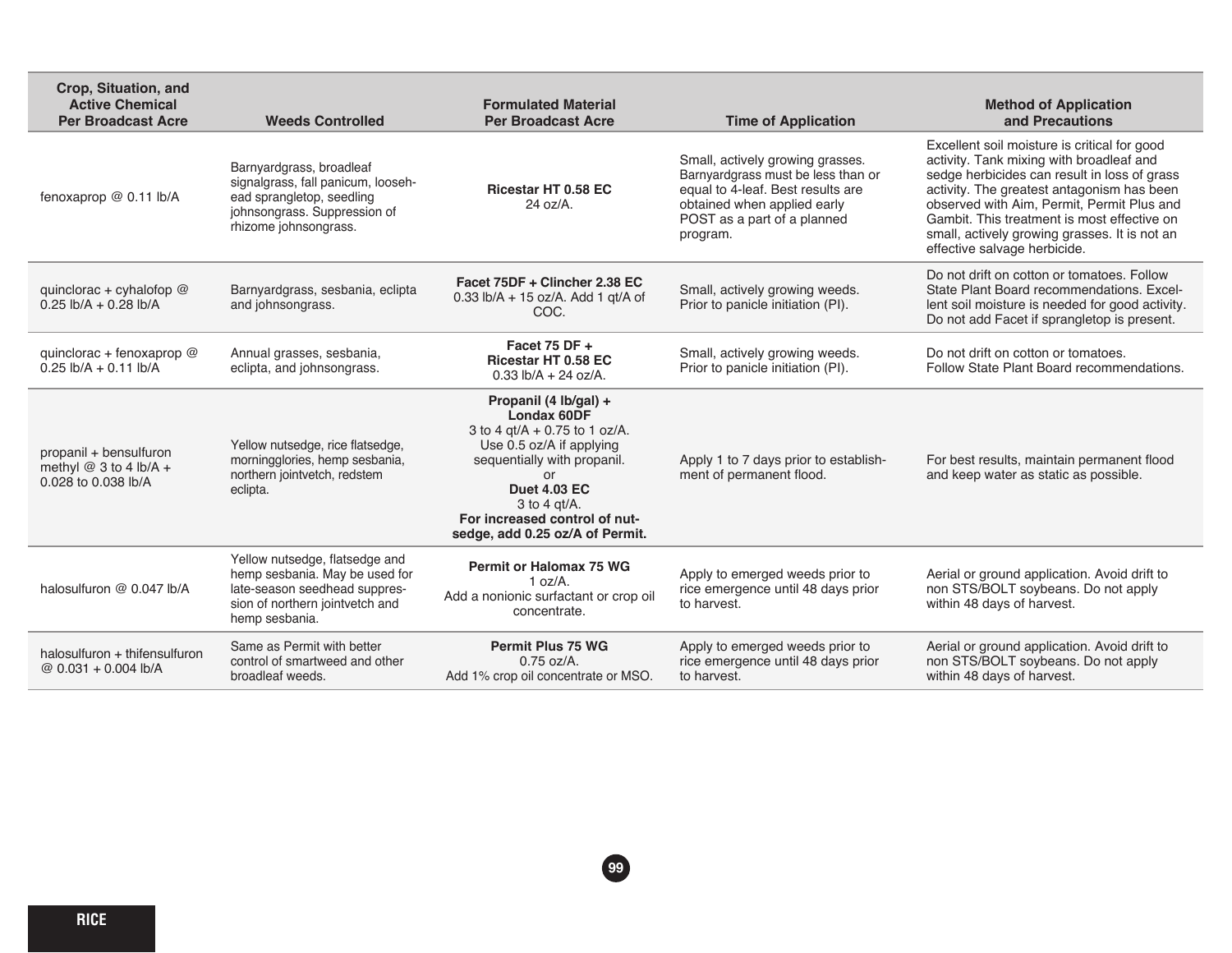| Crop, Situation, and<br><b>Active Chemical</b><br><b>Per Broadcast Acre</b>                      | <b>Weeds Controlled</b>                                                                                                           | <b>Formulated Material</b><br><b>Per Broadcast Acre</b>                                                         | <b>Time of Application</b>                                                                                                                                                                                                                       | <b>Method of Application</b><br>and Precautions                                                                                                                                                                                                                                                                                                             |
|--------------------------------------------------------------------------------------------------|-----------------------------------------------------------------------------------------------------------------------------------|-----------------------------------------------------------------------------------------------------------------|--------------------------------------------------------------------------------------------------------------------------------------------------------------------------------------------------------------------------------------------------|-------------------------------------------------------------------------------------------------------------------------------------------------------------------------------------------------------------------------------------------------------------------------------------------------------------------------------------------------------------|
| <b>RICE</b><br>Postemergence [cont.]                                                             |                                                                                                                                   |                                                                                                                 |                                                                                                                                                                                                                                                  |                                                                                                                                                                                                                                                                                                                                                             |
| halosulfuron + prosulfuron<br>@ 0.031 to 0.063 + 0.018 to<br>0.036 lb/A                          | Similar to Permit Plus, broader<br>spectrum and short residual in<br>broadleaf weeds.                                             | <b>Gambit 79 WDG</b><br>1 to 2 oz/ $A$ .<br>Add 1% v/v crop oil concentrate or<br>MSO.                          | Apply to emerged weeds from prior to rice<br>emergence until 48 days prior to harvest.<br>Use lower rate prior to rice emergence.                                                                                                                | Aerial or ground application. Avoid drift to non-STS,<br>STS, and BOLT soybeans as severe crop injury<br>will result. Do not apply within 48 days of harvest.<br>10-month rotational restriction to soybean. Do not<br>apply 10 days before or 7 days after organophos-<br>phate application.                                                               |
| propanil + halosulfuron $@$<br>3 to 4 $\frac{1}{2}$ b/A + 0.031 to<br>$0.063$ lb/A               | Yellow nutsedge, flatsedges,<br>morningglories, eclipta, hemp<br>sesbania and northern jointvetch.                                | <b>Propanil + Permit</b><br>3 to 4 qt/A or equivalent $+0.67$ to<br>1 oz/A Permit.                              | Apply to emerged weeds. Follow any<br>Permit and propanil restrictions.                                                                                                                                                                          | See propanil or Permit above.                                                                                                                                                                                                                                                                                                                               |
| propanil + thiobencarb @<br>$3 + 3$ lb/A                                                         | Barnyardgrass, sprangletop,<br>broadleaf signalgrass, flatsedge<br>and aquatic weeds. (Refer to<br>rating table for more detail.) | Propanil + Bolero 8E<br>$3$ qt/A + 3 pt/A.<br>or<br><b>RiceBeaux 6 SC</b><br>$4$ qt/A.                          | Refer to above table (p. 100) on propanil<br>for optimum timing according to weed size.<br>If rice is water seeded, apply only after<br>rice is well rooted and usually in the<br>2-leaf stage. Best results if applied prior<br>to 3-leaf rice. | Apply to soil that has been sealed by rain or flush.<br>Application to rice stressed by high salt and/or<br>high pH soils may cause excessive rice injury.<br>Drain any flood or surface water from field. Rain-<br>fall or flush will be needed for activation if soil<br>begins to crack or weeds begin to germinate.<br>Provides up to 3 weeks residual. |
| propanil + thiobencarb $@3 +$<br>3 lb/A fb propanil + bentazon<br>$@1 + 0.75$ lb/A               | ALS-resistant sedges.                                                                                                             | <b>RiceBeaux fb propanil</b><br>+ Basagran<br>4 qt fb 1 qt + 1.5 pt/A.                                          | Apply RiceBeaux at 1- to 2-leaf rice fb<br>propanil + Basagran on 4-inch sedges.                                                                                                                                                                 | Option for ALS-resistant sedges.                                                                                                                                                                                                                                                                                                                            |
| propanil + thiobencarb fb<br>propanil + thiobencarb $@$<br>$2$ to $3 + 2$ fb $2$ to $3 + 2$ lb/A | Same as above.                                                                                                                    | Propanil + Bolero<br>2 to 3 qt/A + 2 pt/A followed by 2 to<br>$3$ qt/A + 2 pt/A.                                | Time first application according to early<br>propanil timing above. Repeat the appli-<br>cation immediately prior to flooding.                                                                                                                   | See above comments. In addition, this treatment<br>will provide an extended period of residual control<br>often needed with semi-dwarf rice varieties.                                                                                                                                                                                                      |
| propanil + pendimethalin @<br>3 to 4 lb/A + 0.75 to 1 lb/A                                       | Same as above.                                                                                                                    | <b>Propanil + Prowl EC</b><br>3 to 4 $qt/A + 2.1$ pt/A.                                                         | Apply to rice in spiking to 3-leaf stage.<br>Refer to table (p. 100) for propanil for<br>optimum timing according to weed size.                                                                                                                  | Dry-seeded rice only. Soil should be sealed by<br>rain or flush. Drain any surface water. Rainfall will<br>be needed for activation. Gives residual control<br>up to 2 weeks. Residual control from Prowl<br>reduced after flooding, flushing or several<br>days of heavy rainfall.                                                                         |
| quinclorac + propanil $@$<br>$0.25$ to $0.5 + 3$ to 4                                            | Barnyardgrass, broadleaf<br>signal-grass, morningglory, hemp<br>sesbania, northern jointvetch.                                    | Facet 75 DF + Propanil<br>0.33 to 0.67 $lb/A + 3$ to 4 gt/A<br>$+1\%$ v/v COC.                                  | Apply to small, actively growing weeds.<br>Follow adjuvant recommendation on<br>label for propanil formulation used.<br>Prior to panicle initiation (PI).                                                                                        | Rainfall or flushing may be required for activation<br>or reactivation. Fields treated with Facet should<br>be scouted for smartweed, nutsedge and<br>sprangletop and treated if necessary. Tomatoes<br>and cotton are extremely sensitive to<br>Facet drift.                                                                                               |
| bispyribac $@$ 0.02 to<br>$0.032$ lb/A                                                           | Barnyardgrass, smartweed,<br>ducksalad and johnsongrass.                                                                          | <b>Regiment 80 WP</b><br>0.4 to 0.63 oz/A. See label for<br>approved surfactants. Must use<br>proper adjuvants. | From 4-leaf rice to joint movement.<br>Do not apply past joint movement.                                                                                                                                                                         | May cause root pruning and stunting, especially if<br>higher than labeled rates are applied. Studies<br>have shown that the addition of UAN liquid<br>fertilizer can improve weed control.                                                                                                                                                                  |

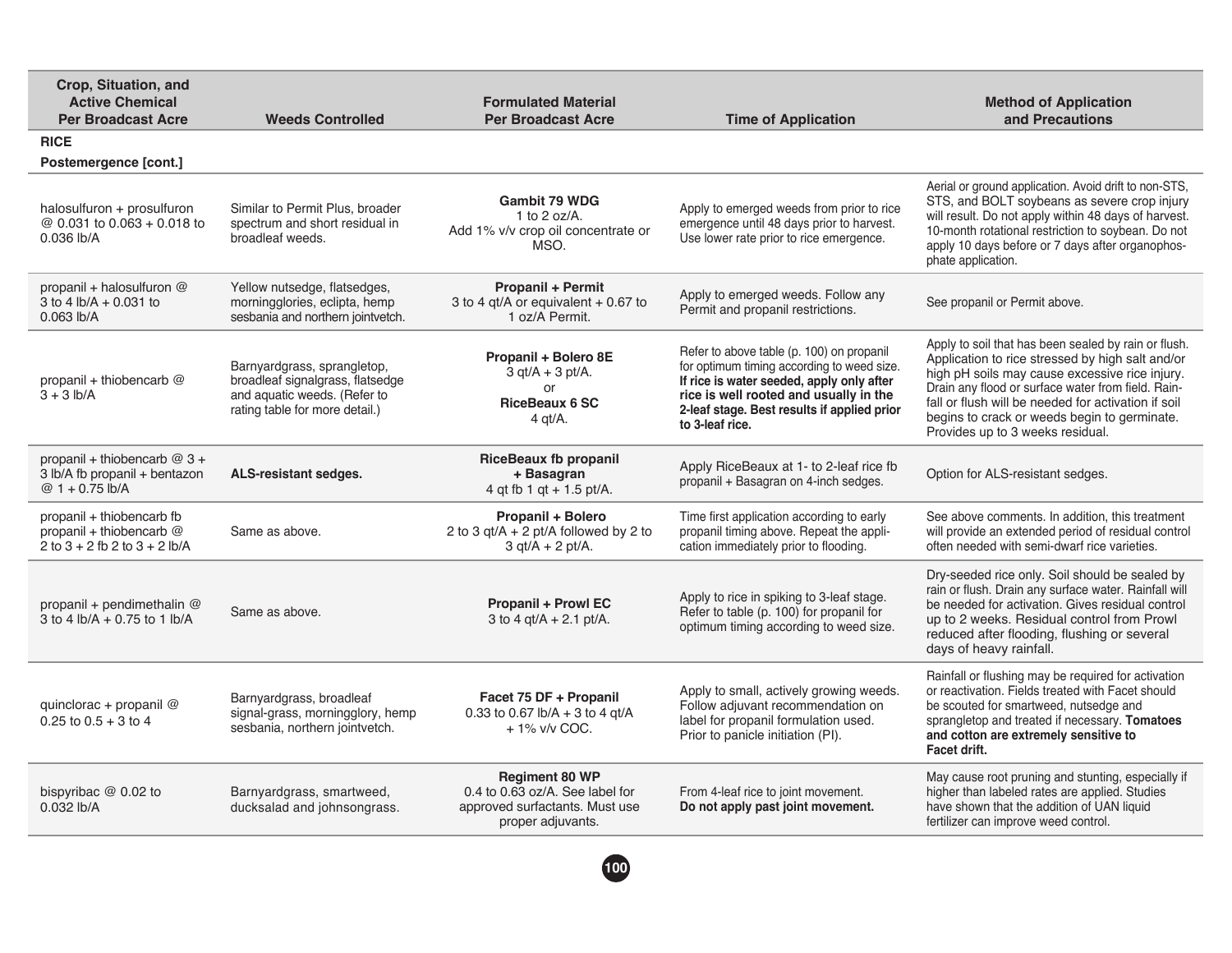| Crop, Situation, and<br><b>Active Chemical</b>                                   |                                                                                                                                                                                     | <b>Formulated Material</b>                                                              |                                                                                                                                                                                               | <b>Method of Application</b>                                                                                                                                                                                                                                                                                                                                                                                                                                                                                                                                                                                                                                                                                                                               |
|----------------------------------------------------------------------------------|-------------------------------------------------------------------------------------------------------------------------------------------------------------------------------------|-----------------------------------------------------------------------------------------|-----------------------------------------------------------------------------------------------------------------------------------------------------------------------------------------------|------------------------------------------------------------------------------------------------------------------------------------------------------------------------------------------------------------------------------------------------------------------------------------------------------------------------------------------------------------------------------------------------------------------------------------------------------------------------------------------------------------------------------------------------------------------------------------------------------------------------------------------------------------------------------------------------------------------------------------------------------------|
| <b>Per Broadcast Acre</b>                                                        | <b>Weeds Controlled</b>                                                                                                                                                             | <b>Per Broadcast Acre</b>                                                               | <b>Time of Application</b>                                                                                                                                                                    | and Precautions                                                                                                                                                                                                                                                                                                                                                                                                                                                                                                                                                                                                                                                                                                                                            |
| penoxsulam @ 0.031 to<br>0.036 lb/A                                              | Ducksalad, rice flatsedge, barnyard--<br>grass, jointvetch and hemp ses-<br>bania. May be used for late-season<br>seedhead suppression of northern<br>jointvetch and hemp sesbania. | Grasp 2 SC<br>2 to 2.3 oz/A. Add 1 gt/A crop oil<br>concentrate or methylated seed oil. | Apply early postemergence.<br>Make only 1 application per year.<br>*Water-seeded rice should be well-<br>rooted prior to application. Do not<br>apply within 60 days of harvest.              | May cause root pruning and stunting, especially if<br>higher than labeled rates are applied. Avoid high pH<br>soils (>7.8) and soils with salt-related problems. Delay<br>flooding for 3 days after application.                                                                                                                                                                                                                                                                                                                                                                                                                                                                                                                                           |
| penoxsulam + triclopyr $@$<br>0.03 to 0.035 lb/A + 0.26 to<br>$0.29$ lb/A        | Barnyardgrass, rice flatsedge,<br>morningglories, pigweed, duck-<br>salad, dayflower, hemp sesbania,<br>jointvetch, eclipta, smartweed and<br>other broadleaf weeds.                | <b>Grasp Xtra</b><br>16 to 18 fl oz/A. Use of COC or<br>MSO at 1 qt/A recommended.      | From 2- to 3-leaf rice to $1/2$ -inch<br>internode.                                                                                                                                           | Avoid high pH soils (>7.8) and soil with salt-related<br>problems. Clearfield varieties/hybrids have slightly<br>higher tolerance compared to non-Clearfield varieties/<br>hybrids. Delay flooding for 3 days after application to<br>dry soil.                                                                                                                                                                                                                                                                                                                                                                                                                                                                                                            |
| penoxsulam + florpyrauxi-<br>fen-benzyl $@0.036 +$<br>$0.021$ lb/A               | Barnyardgrass, broadleaf signal-<br>grass, annual flatsedges, and<br>other broadleaf weeds.                                                                                         | <b>Novixid</b><br>$27.4$ oz/A                                                           | 2-leaf rice up to 60 days preharvest.                                                                                                                                                         | Do not make more than 1 application at 27.4 oz/A per<br>year. Do not mix with propanil. Visit www.NovixidTank-<br>Mix.com for approved tank-mixtures.                                                                                                                                                                                                                                                                                                                                                                                                                                                                                                                                                                                                      |
| saflufenacil @ 0.022 lb/A                                                        | Pigweed and other broadleaf<br>weeds.                                                                                                                                               | <b>Sharpen</b><br>$1 oz/A + 1% v/v COC$ .                                               | 2- to 3-leaf rice. Up to PI. Do not apply<br>earlier than fully emerged second leaf.                                                                                                          | Increased crop injury will occur under high soil mois-<br>ture conditions and when applications are made prior<br>to dew drying. Do not use MSO in crop. Avoid exces-<br>sive tank mixes.                                                                                                                                                                                                                                                                                                                                                                                                                                                                                                                                                                  |
| orthosulfamuron @ 0.053 to<br>$0.065$ lb/A                                       | Hemp sesbania, flatsedge and<br>northern jointvetch.                                                                                                                                | Strada 50 WG<br>1.7 to 2.1 oz/A. Add surfactant.                                        | Apply to emerged weeds from prior to<br>rice emergence until after permanent<br>flood establishment.                                                                                          | Apply in a tank mix with propanil, Command or<br>Newpath for best results. Do not apply past 1/2-inch<br>internode.                                                                                                                                                                                                                                                                                                                                                                                                                                                                                                                                                                                                                                        |
| orthosulfamuron + halo-<br>sulfuron @ 0.055 to 0.066 +<br>0.0155 to 0.0186 lb/A  | Yellow nutsedge, hemp sesbania,<br>flatsedge and northern jointvetch.                                                                                                               | Strada PRO 54 WG<br>2.08 to 2.5 oz/A. Add surfactant.                                   | Apply to emerged weeds from prior to<br>rice emergence until after permanent<br>flood establishment.                                                                                          | Apply in a tank mix with propanil, Command or<br>Newpath for best results. Do not apply past 1/2-inch<br>internode.                                                                                                                                                                                                                                                                                                                                                                                                                                                                                                                                                                                                                                        |
| orthosulfamuron + quin-<br>clorac $@0.0406$ to $0.0625$<br>+0.2438 to 0.375 lb/A | Barnyardgrass, broadleaf<br>signalgrass, morningglory, hemp<br>sesbania, flatsedge and northern<br>jointvetch.                                                                      | Strada XT <sup>2</sup> 70 WG<br>6.5 to 10 oz/A. Add surfactant.                         | Apply before or after rain or flushing.<br>Rice seed exposed to spray may be<br>severely injured. Best weed control is<br>obtained if soil surface is smooth and<br>wet, especially on clays. | If weeds emerge after application, rainfall or flushing<br>may be required for activation and reactivation. Fields<br>treated with Strada XT <sup>2</sup> should be watched for smart-<br>weed, nutsedge and sprangletop and retreated if nec-<br>essary. Tomatoes and cotton are extremely sensitive<br>to Strada XT <sup>2</sup> drift.                                                                                                                                                                                                                                                                                                                                                                                                                  |
| penoxsulam + cyhalofop @<br>0.031 to 0.039 lb/A + 0.22<br>to 0.28 lb/A           | Barnyardgrass, fall panicum, duck-<br>salad, rice flatsedge, dayflower,<br>eclipta and suppression of other<br>broadleaf weeds.                                                     | <b>Rebel EX</b><br>16 to 20 fl oz/A. Use of COC or<br>MSO at 1 qt/A recommended.        | Emergence to 60 days preharvest.                                                                                                                                                              | Delay flooding for 3 days if applied to dry soil.                                                                                                                                                                                                                                                                                                                                                                                                                                                                                                                                                                                                                                                                                                          |
| florpyrauxifen-benzyl @<br>0.026 lb/A                                            | Broadleaves, aquatics, annual<br>sedges. Variable control of<br>barnyardgrass.                                                                                                      | Loyant 0.21 EC<br>1 pt/A. Add MSO.                                                      | Preflood. Works best when used in a<br>program following multiple residual her-<br>bicides. Check LoyantTankmix.com<br>for approved tank mixtures.                                            | Do not get on soybean.<br>Apply no more than 7 days prior to flooding. No more<br>than two applications per year, no more than 16 oz<br>per application. High levels of injury have been<br>observed on hybrid and medium grain cultivars<br>as well as Diamond. Tank mixtures with NewPath<br>on Clearfield hybrid are not recommended due to<br>potential for increased injury. Sequential applica-<br>tions are not recommended on hybrid due to<br>potential for reduced grain yield. The addition of<br>quinclorac (Facet) PRE or POST prior to an appli-<br>cation of Loyant has increased observed injury.<br>Temperatures above 90 F and excessive moisture<br>or dry conditions at or near application will<br>increase the risk for rice injury. |
| florpyrauxifen-benzyl @<br>0.013 to 0.0195 lb/A                                  | Less than 6-inch Palmer<br>amaranth and rice flatsedge.                                                                                                                             | Lovant 0.21 EC<br>8 to 12 oz/A. Add MSO.                                                | Preflood. Check LoyantTankmix.com<br>for approved tank mixtures.                                                                                                                              | See comments above. Less injurious than the full rate<br>(1 pt/A) to susceptible varieties.                                                                                                                                                                                                                                                                                                                                                                                                                                                                                                                                                                                                                                                                |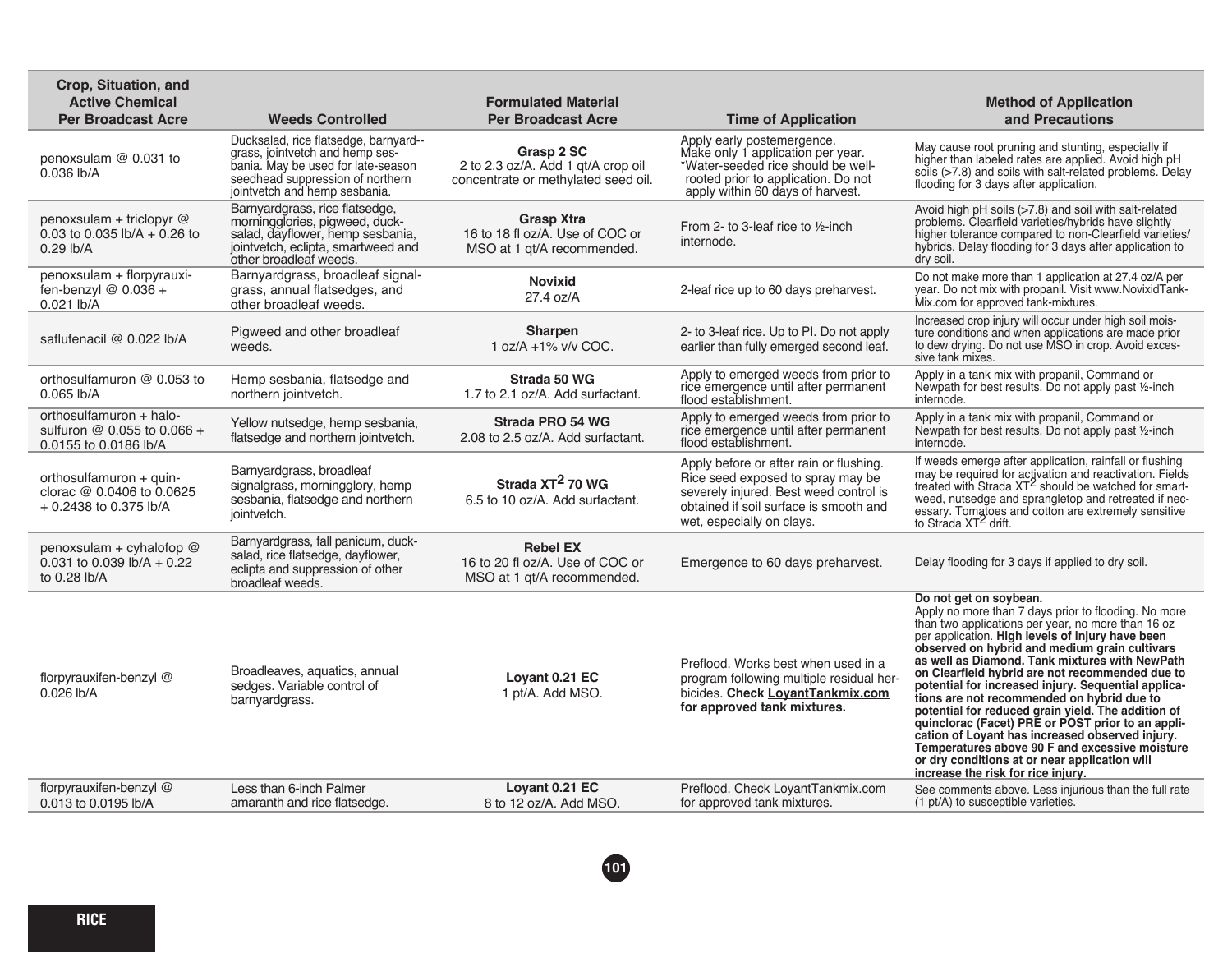| Crop, Situation, and<br><b>Active Chemical</b><br><b>Per Broadcast Acre</b> | <b>Weeds Controlled</b>                                                                                                | <b>Formulated Material</b><br><b>Per Broadcast Acre</b>                                                                                                                                                                                      | <b>Time of Application</b>                                                                                                                                                                                 | <b>Method of Application</b><br>and Precautions                                                                                                                                                                           |
|-----------------------------------------------------------------------------|------------------------------------------------------------------------------------------------------------------------|----------------------------------------------------------------------------------------------------------------------------------------------------------------------------------------------------------------------------------------------|------------------------------------------------------------------------------------------------------------------------------------------------------------------------------------------------------------|---------------------------------------------------------------------------------------------------------------------------------------------------------------------------------------------------------------------------|
| <b>RICE</b><br>Postemergence [cont.]                                        |                                                                                                                        |                                                                                                                                                                                                                                              |                                                                                                                                                                                                            |                                                                                                                                                                                                                           |
| propanil + bentazon $@$ 3 to<br>$5$ lb/A + 3/4 lb/A                         | Barnyardgrass, smartweed,<br>cocklebur, redstem, yellow<br>nutsedge, flatsedge, dayflower<br>and spikerush.            | Propanil + Basagran<br>3 to 5 qt/A + $1\frac{1}{2}$ pt/A. If grass weeds<br>are not present, Basagran alone at<br>11/2 to 2 pt/A will control<br>broadleaf weeds such as cocklebur or<br>smartweed. Refer to rating table for<br>comparison. | Apply up to 6-inch broadleaf weeds on all<br>except cocklebur (10 inches), redstem<br>(4 inches), and nutsedge (4 to 6 inches).<br>Propanil timing for grasses should be<br>applied as for propanil alone. | Dry- or water-seeded rice. See general propanil<br>and follow information on state label. No residual<br>control. Control of yellow nutsedge erratic if larger<br>than 6 inches.                                          |
| propanil + acifluorfen @<br>$3$ lb/A + 0.2 lb/A                             | Morningglory, pigweed and<br>hemp sesbania.                                                                            | Propanil + Ultra Blazer<br>3 qt/A + 0.8 pt/A Ultra Blazer                                                                                                                                                                                    | When hemp sesbania is 1 to 5 feet and<br>morningglory runners are less than<br>1 foot.                                                                                                                     | May cause tip burn on rice, but symptoms will be<br>quickly outgrown. Do not apply more than 1 pt/A<br>per season. The addition of Ultra Blazer reduces<br>propanil activity on grasses. Do not apply past<br>boot stage. |
| propanil + bentazon/aciflu-<br>orfen @ 3 to 5 lb/A + 0.5 +<br>$0.25$ lb/A   | Barnyardgrass, cocklebur, hemp<br>sesbania, morningglory, red-<br>stem, smartweed and eclipta.                         | Propanil + Storm<br>3 to 5 qt/A + $1\frac{1}{2}$ pt/A.<br>(If grass weeds are not present, Storm<br>alone will control broadleaf weeds<br>such as cocklebur, morningglory and<br>hemp sesbania.)                                             | Apply to small, actively growing weeds,<br>except cocklebur (10 inches), hemp ses-<br>bania (1 to 4 feet), and redstem (4 inches).                                                                         | Dry- or water-seeded rice. No residual control.<br>Stormcontains the same active ingredient as<br>in Ultra Blazer; therefore, reduced propanil activity<br>on grasses may occur.                                          |
| propanil + triclopyr $@$ 3 to 4<br>$+0.125$ to 0.25 lb/A                    | Barnyardgrass, morningglories,<br>hemp sesbania, northern joint-<br>vetch, eclipta, pigweed, redstem<br>and cocklebur. | Propanil + Grandstand 3 SL<br>3 to 4 $qt/A + \frac{1}{2}$ to % pt/A. Surfactant not<br>required when tank-mixing Grandstand<br>and propanil. If no grasses are<br>present, the rate of propanil may be<br>reduced to 1 to 2 gt/A.            | Apply after rice reaches 2- to 3-leaf stage.<br>and before weeds exceed 6 inches in<br>height. Use no more than 1/2 pt/A if apply-<br>ing to 2- to 3-leaf rice and up to % pt/A if<br>after 4-leaf stage.  | Research has shown that injury can be caused<br>by fertilizing and flooding soon after application.<br>Flood should be delayed 3 days after application.                                                                  |
| carfentrazone @ 0.02 lb/A                                                   | Morningglories, hemp sesbania,<br>groundcherry and smartweed.                                                          | Aim 2 EC<br>1.25 oz/A. Add a nonionic surfactant.                                                                                                                                                                                            | Apply after rice reaches 2-leaf stage to<br>small, actively growing weeds. Avoid<br>applications from flag leaf emergence<br>through harvest aid applications.                                             | Thorough mixing and excellent sprayer agitation<br>required. Avoid drift to cotton. Can burn or<br>speckle rice, especially if foliage is wet. Symp-<br>toms are cosmetic and quickly outgrown.                           |
| carfentrazone + quinclorac<br>@ 0.02 + 0.19 to 0.25 lb/A                    | Barnyardgrass, morningglories,<br>hemp sesbania, groundcherry and<br>other grass and broadleaf weeds.                  | Aim $2$ EC + Facet 75 DF<br>1.25 $oz/A + 0.25$ to 0.33 lb/A. Add<br>crop oil concentrate at 1% v/v.                                                                                                                                          | Apply after rice reaches 2-leaf stage.                                                                                                                                                                     | See Aim and Facet precautions.                                                                                                                                                                                            |
| carfentrazone + halosulfuron<br>@ $0.02 + 0.047$ lb/A                       | Smartweed early, morning-<br>glories, sedges and other<br>broadleaves.                                                 | Aim 2 EC + Permit 75 WG<br>1.25 $oz/A + 1 oz/A$ . Add surfactant.                                                                                                                                                                            | Apply after rice reaches 2-leaf stage.                                                                                                                                                                     | Possible antagonism on hemp sesbania.                                                                                                                                                                                     |
| triclopyr + propanil $@$ 0.25<br>to 0.375 lb ai/A + 1 lb/A                  | Morningglories, jointvetch,<br>cocklebur, alligatorweed, eclipta,<br>redstem and sicklepod.                            | Grandstand 3 SL + Propanil<br>2/3 to 1 pt/A + 1 qt/A.                                                                                                                                                                                        | After rice reaches 3- to 4-leaf stage.                                                                                                                                                                     | Research has shown that injury can be caused by<br>fertilizing and flooding soon after application.<br>Flood should be delayed 3 days after application.                                                                  |
|                                                                             |                                                                                                                        |                                                                                                                                                                                                                                              |                                                                                                                                                                                                            |                                                                                                                                                                                                                           |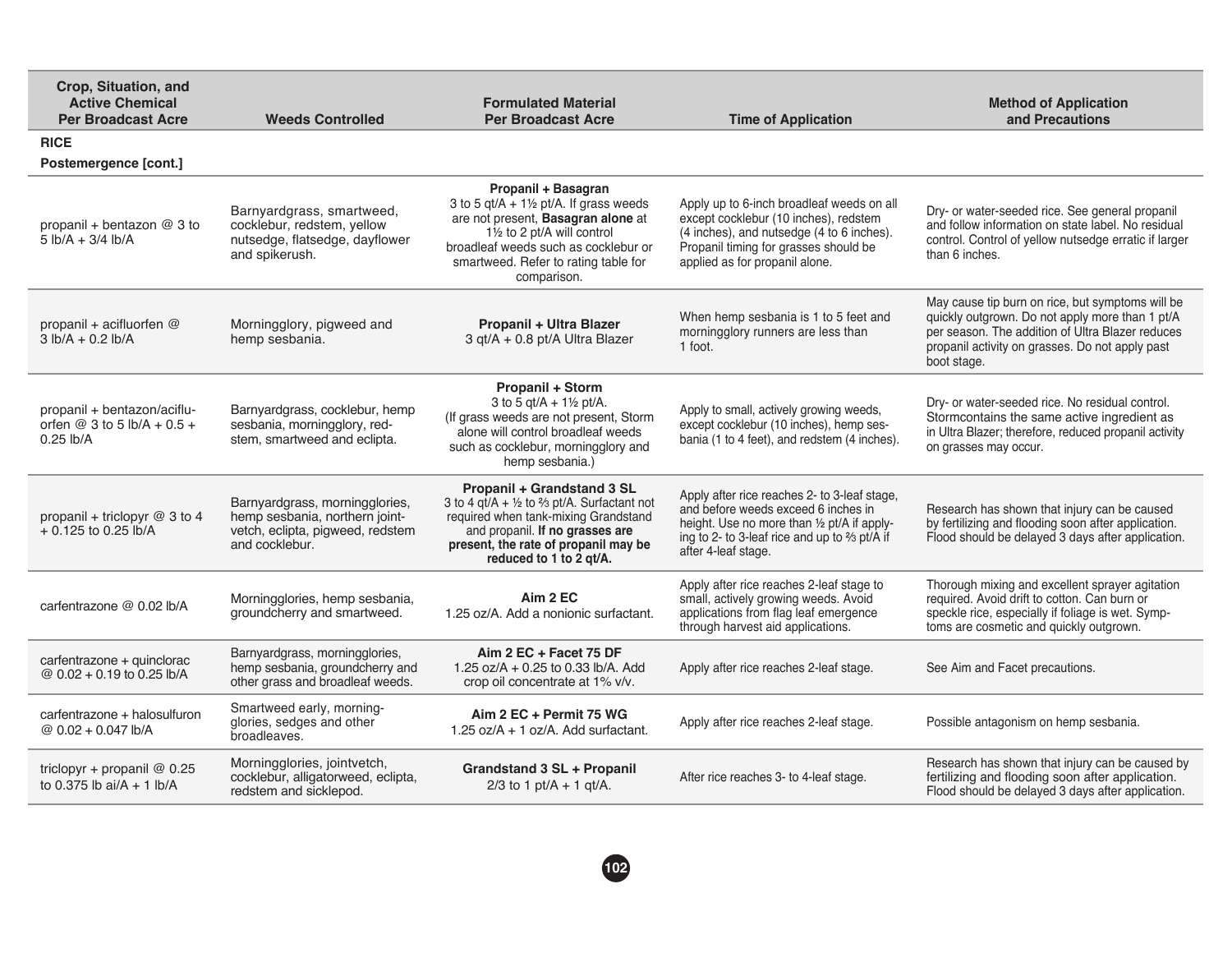| Crop, Situation, and<br><b>Active Chemical</b>                           |                                                                                                                                                                                                   | <b>Formulated Material</b>                                                                                 |                                                                                                                                                                                                                           | <b>Method of Application</b>                                                                                                                                                                                                                                                                                                                                                                                                                                                                                                                                                                                                                                                                              |
|--------------------------------------------------------------------------|---------------------------------------------------------------------------------------------------------------------------------------------------------------------------------------------------|------------------------------------------------------------------------------------------------------------|---------------------------------------------------------------------------------------------------------------------------------------------------------------------------------------------------------------------------|-----------------------------------------------------------------------------------------------------------------------------------------------------------------------------------------------------------------------------------------------------------------------------------------------------------------------------------------------------------------------------------------------------------------------------------------------------------------------------------------------------------------------------------------------------------------------------------------------------------------------------------------------------------------------------------------------------------|
| <b>Per Broadcast Acre</b>                                                | <b>Weeds Controlled</b>                                                                                                                                                                           | <b>Per Broadcast Acre</b>                                                                                  | <b>Time of Application</b>                                                                                                                                                                                                | and Precautions                                                                                                                                                                                                                                                                                                                                                                                                                                                                                                                                                                                                                                                                                           |
| triclopyr + acifluorfen $@$<br>0.19 to $0.25 + 0.2$ lb/A                 | Morningglories, jointvetch,<br>hemp sesbania and cocklebur.                                                                                                                                       | Grandstand<br>3 SL + Ultra Blazer 2L<br>$\frac{1}{2}$ to % pt/A + 0.8 pt/A. NIS required<br>with tank mix. | Apply after rice reaches 2- to 3-leaf<br>stage.                                                                                                                                                                           | Research has shown that injury can be caused<br>by fertilizing and flooding soon after application.<br>Flood should be delayed 3 days after applica-<br>tion. Do not apply past 1/2 inch internode.                                                                                                                                                                                                                                                                                                                                                                                                                                                                                                       |
| triclopyr + halosulfuron @<br>0.25 lb ai/ $A + 0.031$ to<br>$0.063$ lb/A | Morningglories, jointvetch,<br>hemp sesbania, cocklebur<br>and nutsedge.                                                                                                                          | Grandstand 3 SL +<br>Permit 75 WG<br>0.67 pt/A + 0.67 to 1 oz Permit.<br>Add 1% v/v COC or MSO.            | From 2-leaf stage until after field is<br>flooded.                                                                                                                                                                        | Same as above. Do not apply within 48 days<br>of harvest.                                                                                                                                                                                                                                                                                                                                                                                                                                                                                                                                                                                                                                                 |
| <b>RICE</b><br><b>Postemergence [After Flooding]</b>                     |                                                                                                                                                                                                   |                                                                                                            |                                                                                                                                                                                                                           |                                                                                                                                                                                                                                                                                                                                                                                                                                                                                                                                                                                                                                                                                                           |
| cyhalofop @ 0.28 lb/A                                                    | Barnyardgrass, fall panicum and<br>other annual grasses. Sequential<br>applications of Clincher are<br>recommended for suppression of<br>Brooks paspalum, knotgrass and<br>Nealley's sprangletop. | <b>Clincher 2.38 EC</b><br>15 oz/A + 1 qt/A of COC or MSO.                                                 | Do not apply within 60 days of<br>harvest. Apply to grasses in shallow<br>flood. Best results have been<br>achieved when applications are made<br>no later than 7 days after flooding<br>with 70% of the foliage exposed. | Do not apply within 60 days of harvest.<br>Maintain flood after application. Do not tank-mix<br>with broadleaf herbicides. (Later than 7 days after<br>flood, adding 0.25 to 0.50 lb/A of Facet will<br>improve control and consistency.) In salvage<br>situations, 15 oz/A of Clincher can be followed by<br>10 oz/A of additional product. Apply approxi-<br>mately 10 days apart, preferably in an alternative<br>spray pattern. Do not use more than 25 oz per year.<br>Do not add Facet if sprangletop is present.                                                                                                                                                                                   |
| penoxsulam @ 0.044 lb/A                                                  | Suppression of barnyardgrass,<br>jointvetch, hemp sesbania, eclipta<br>and rice flatsedge.                                                                                                        | Grasp 2 SC<br>2.8 oz/A + 1 qt/A COC or MSO.                                                                | Apply 7 to 10 days after flood. Not a<br>salvage treatment.                                                                                                                                                               | At least 70% of target weed should be exposed<br>(above flood). Good coverage is essential.<br>Do not apply within 60 days of harvest.                                                                                                                                                                                                                                                                                                                                                                                                                                                                                                                                                                    |
| benzobicyclon @ 0.22 to<br>0.33 lb/A                                     | Sprangletop, annual flatsedges,<br>aquatics. Possible weedy rice<br>suppression.                                                                                                                  | Roque<br>8.4 to 12.6 oz/A. Add 1% v/v MSO.                                                                 | Postflood. Apply immediately after<br>permanent flood is established.                                                                                                                                                     | For Rogue to be effective, it must make contact<br>with water and the flood must be held constant<br>and deep (greater than or equal to 3 inches). Low<br>spray volumes and small droplet sizes will reduce<br>efficacy. Recommended only on zero-grade and<br>straight levee fields. Use only highest rate for<br>weedy rice suppression. Best control is achieved<br>when weeds are at least 70% submerged.                                                                                                                                                                                                                                                                                             |
| 2,4-D amine @ 1 to 1.5 lb/A                                              | Broadleaf and aquatic weed<br>control. Refer to rating table.                                                                                                                                     | 2.4-D amine<br>2 to 3 pt/A of 4 lb/gal.                                                                    | Apply at correct DD50 threshold or<br>when the first elongating internode<br>begins movement to 1/2 inch long.<br>Do not apply when internode exceeds<br>$\frac{1}{2}$ inch.                                              | If rice injury occurs, apply 20 to 30 pounds of<br>nitrogen within 5 days after phenoxy herbicide treat-<br>ment. Apply additional nitrogen 10 to 14 days after<br>the recommended mid-season stage for the variety.<br>For specific nitrogen rates and timing, consult your<br>county Extension agent. If for some reason nitrogen<br>is applied first, a phenoxy herbicide can be safely<br>applied 5 days after the nitrogen application, provid-<br>ing the first elongating internode is not longer than<br>$\frac{1}{2}$ inch. Application of 2,4-D is restricted in some<br>counties. Do NOT mix with ACCase-inhibiting<br>herbicides (Clincher and Ricestar) as grass<br>control will be reduced. |

GENERAL INFORMATION ON PHENOXY HERBICIDE. **Follow State Plant Board Regulations.** Drain field or lower flood sufficiently to expose weeds to herbicides before treatment. Phenoxy herbicides are hazardous to cotton and soybeans. AVOID DRIFT. Cotton is extremely sensitive to 2,4-D. Rain 1 to 6 hours after treatment may reduce effectiveness. Do not apply nitrogen during the 7 to 21 days before phenoxy herbicide application, since the nitrogen stimulates the rice plant growth, making it more susceptible to phenoxy treatment injury. Note: Not all brands of 2,4-D are labeled for use on rice. Choose a brand labeled for the intended u

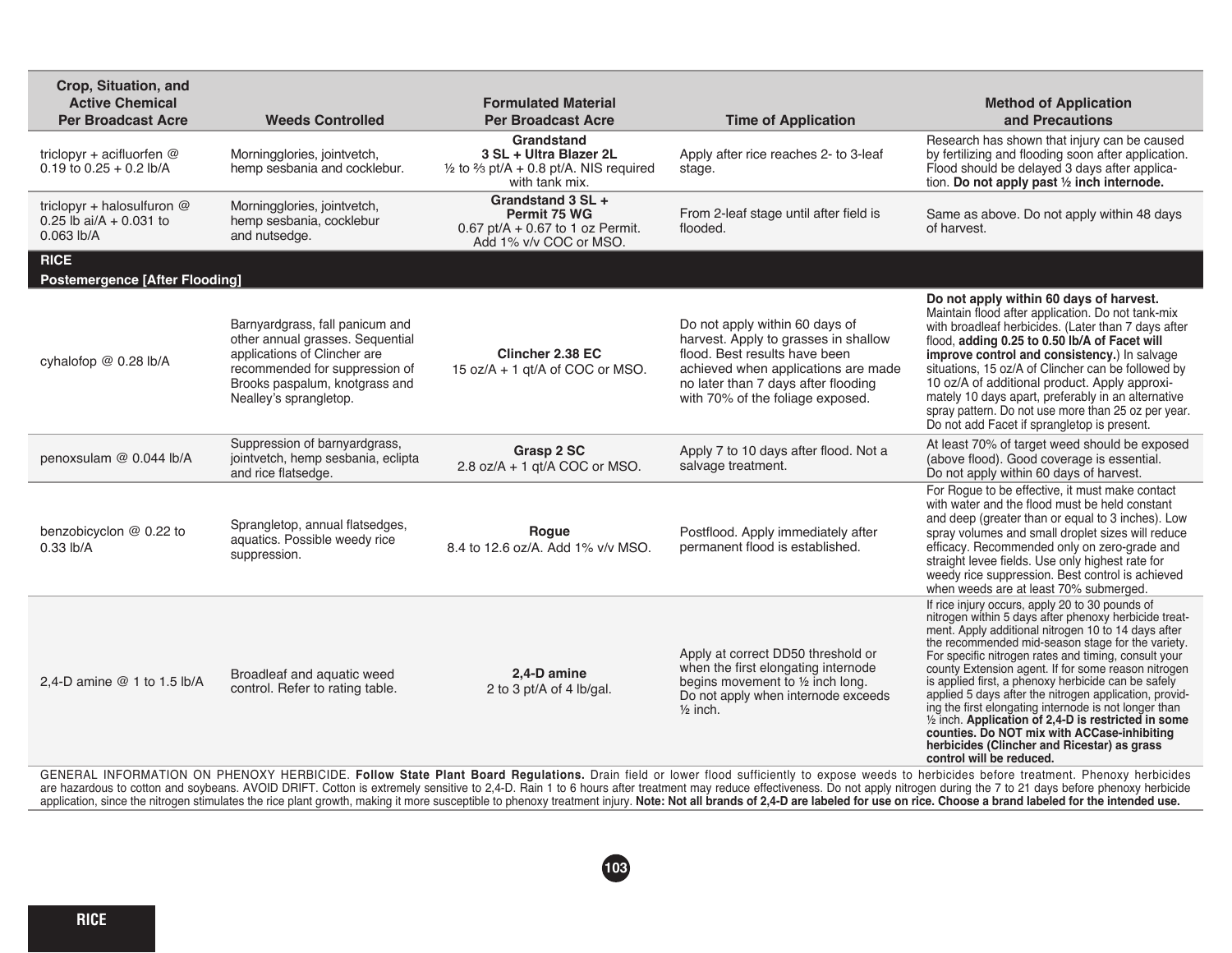| Crop, Situation, and<br><b>Active Chemical</b><br><b>Per Broadcast Acre</b>   | <b>Weeds Controlled</b>                                                                                                                           | <b>Formulated Material</b><br><b>Per Broadcast Acre</b>                                                             | <b>Time of Application</b>                                                                                                                                                                                                                                                                                         | <b>Method of Application</b><br>and Precautions                                                                                                                                                                                                                                                                                                                                                                                                                                                                                                                                                                                                                                                                  |
|-------------------------------------------------------------------------------|---------------------------------------------------------------------------------------------------------------------------------------------------|---------------------------------------------------------------------------------------------------------------------|--------------------------------------------------------------------------------------------------------------------------------------------------------------------------------------------------------------------------------------------------------------------------------------------------------------------|------------------------------------------------------------------------------------------------------------------------------------------------------------------------------------------------------------------------------------------------------------------------------------------------------------------------------------------------------------------------------------------------------------------------------------------------------------------------------------------------------------------------------------------------------------------------------------------------------------------------------------------------------------------------------------------------------------------|
| <b>RICE</b><br>Postemergence [After Flooding] [cont.]                         |                                                                                                                                                   |                                                                                                                     |                                                                                                                                                                                                                                                                                                                    |                                                                                                                                                                                                                                                                                                                                                                                                                                                                                                                                                                                                                                                                                                                  |
| bensulfuron methyl @<br>0.0375 to 0.063 lb/A                                  | Ducksalad, redstem, eclipta, false<br>pimpernel, gooseweed, day-<br>flower, flatsedge, water hyssop,<br>arrowhead and emerged yellow<br>nutsedge. | Londax 60 DF<br>1 to 1.67 oz/A. Add 1% crop oil<br>concentrate for emerged weeds.                                   | For aquatics, apply within 5 days after<br>flooding when target weeds are small<br>and maintain flood at least 7 days. For<br>water-seeded rice, apply as soon as<br>possible after rice has pegged and<br>flood stabilized. For emerged yellow<br>nutsedge, when leaves are 3 to 4<br>inches above water surface. | Londax is highly water soluble, which requires<br>non-moving water. Avoid pumping for 7 days after<br>treatment, if possible. Activity is slow. Most con-<br>sistent results are obtained on aquatics before or<br>just at emergence.                                                                                                                                                                                                                                                                                                                                                                                                                                                                            |
| acifluorfen @ 0.125 to<br>$0.25$ lb/A                                         | Hemp sesbania (coffeebean).                                                                                                                       | <b>Ultra Blazer 2L</b><br>1/2 to 1 pt/A. Add a surfactant.                                                          | When hemp sesbania is 1 to 5 feet tall.<br>See DD50 program for specific begin<br>and end dates.                                                                                                                                                                                                                   | Do not apply past the boot stage of rice. May<br>cause tip burn on rice, but symptoms will be quickly<br>outgrown. Do not apply more than 1 pt/A per season.                                                                                                                                                                                                                                                                                                                                                                                                                                                                                                                                                     |
| triclopyr + propanil $@$<br>$0.25 + 1$ lb/A                                   | Morningglories, hemp sesbania<br>and northern jointvetch.                                                                                         | <b>Grandstand 3 SL + Propanil</b><br>% pt/A + 1 qt/A. Surfactant not<br>required when tank-mixing with<br>propanil. | Apply prior to 1/2 inch internode elon-<br>gation. See DD50 program for details.                                                                                                                                                                                                                                   | For the midseason applications, research has<br>shown significant yield reductions when applied<br>soon after 1/2 inch internode elongation. Also,<br>make sure flood water covers soil surface and<br>root area of plants. Note: This is in contrast to the<br>recommendation for the early season application.                                                                                                                                                                                                                                                                                                                                                                                                 |
| Colletotrichum gloeosporioides<br>f sp. aeschynomene                          | Northern jointvetch (curly indigo).                                                                                                               | <b>LockDown</b><br>75 billion spores/A.<br>See label for specific instructions.                                     | Apply when northern jointvetch<br>averages 8 to 24 inches tall and when<br>plants have emerged through rice<br>canopy. See DD50 printout for spe-<br>cific beginning and ending dates.                                                                                                                             | Expect slow results. Special sprayer cleanup<br>and mixing instructions must be used. Refer to<br>LockDown label for details. Late application near<br>blooming stage of northern jointvetch may not<br>allow enough time to prevent seed production or<br>kill weeds before harvest. Does not control Indian<br>jointvetch. Do not apply Benlate within 14 days<br>before or after a LockDown application. If possi-<br>ble, do not apply Quadris, Tilt or Moncut within<br>14 days of LockDown, but applications down to<br>7 days before or after Lockdown likely will not<br>reduce overall effectiveness. Very late afternoon<br>to early evening or just prior to rainfall are optimal<br>for application. |
| propanil + 2,4-D $@$ 3 to<br>4 lb/A + 0.75 to 1.25 lb/A                       | Barnyardgrass, broadleaf and<br>aquatic weeds on levees.                                                                                          | Propanil + 2,4-D<br>3 to 4 gt/A + 1.5 to 2.5 pt/A.                                                                  | Apply at correct DD50 date or when<br>the first elongating internode begins<br>movement to 1/2 inch long. Do not<br>apply when internode exceeds 1/2 inch.                                                                                                                                                         | Use 5 gpa by air and 10 to 20 gpa by ground.<br>Grower's risk treatment (see inside cover for<br>explanation). Application of 2,4-D is restricted<br>in some counties. Follow all phenoxy regulations.                                                                                                                                                                                                                                                                                                                                                                                                                                                                                                           |
| propanil + acifluorfen @<br>3 to 4 $\frac{1}{2}$ b/A + 0.25 $\frac{1}{2}$ b/A | Barnyardgrass, broadleaf and<br>aquatic weeds on levees.                                                                                          | Propanil + Ultra Blazer 2L<br>3 to 4 gt/A $+$ 1 pt/A.                                                               | See DD50 printout for specific<br>beginning and ending dates.                                                                                                                                                                                                                                                      | Less effective than propanil $+ 2,4$ -D but is<br>safer to use when cotton is grown nearby.<br>Reduced activity on morningglories with run-<br>ners greater than 1 foot.                                                                                                                                                                                                                                                                                                                                                                                                                                                                                                                                         |

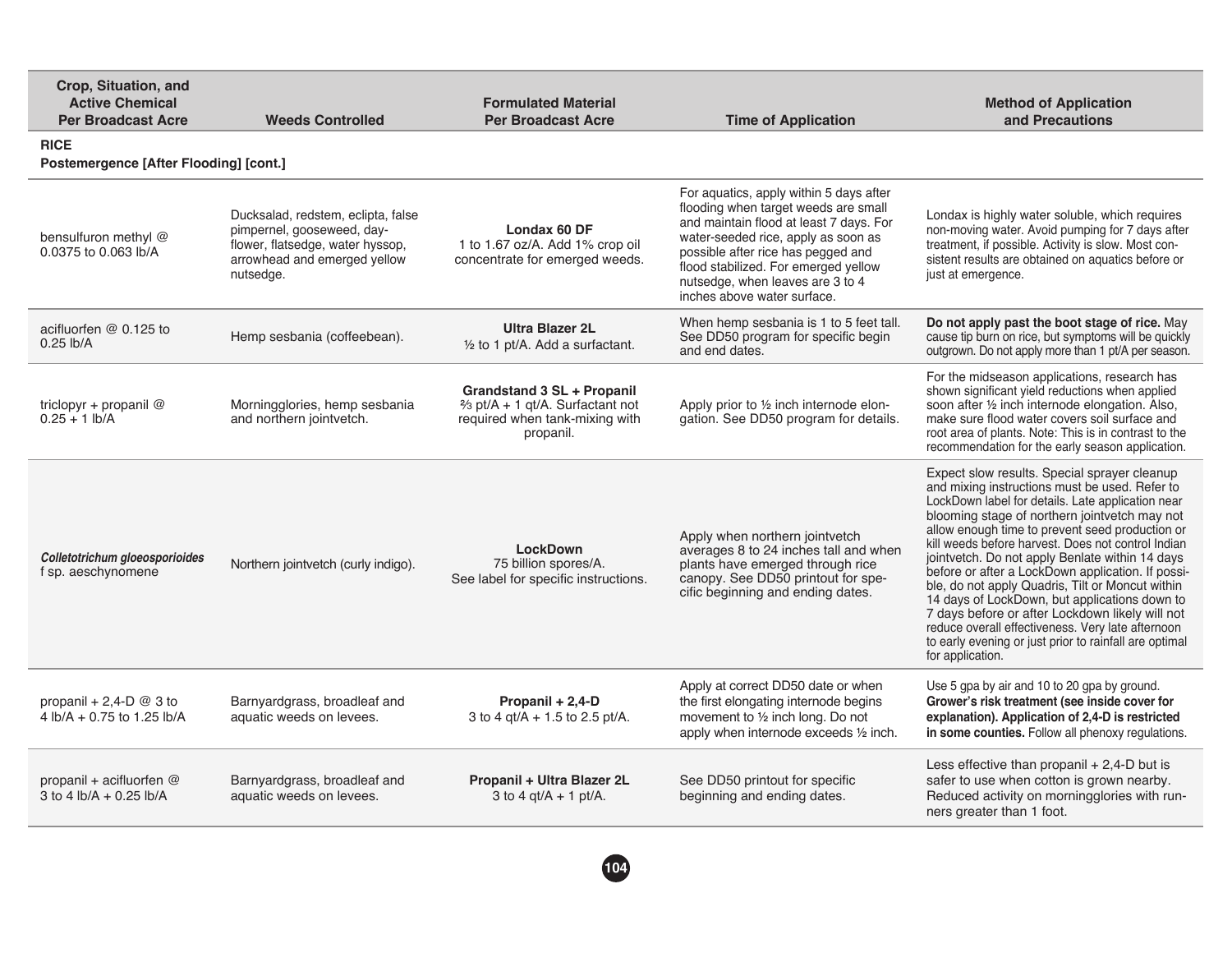| Crop, Situation, and<br><b>Active Chemical</b><br><b>Per Broadcast Acre</b>           | <b>Weeds Controlled</b>                                                                                                  | <b>Formulated Material</b><br><b>Per Broadcast Acre</b>                                                                                                                                            | <b>Method of Application</b><br>and Precautions                               |                                                                                                                                                                                                              |  |  |
|---------------------------------------------------------------------------------------|--------------------------------------------------------------------------------------------------------------------------|----------------------------------------------------------------------------------------------------------------------------------------------------------------------------------------------------|-------------------------------------------------------------------------------|--------------------------------------------------------------------------------------------------------------------------------------------------------------------------------------------------------------|--|--|
| propanil + bentazon/aci-<br>fluorfen @ $3$ to 4 lb/A + 0.5<br>$+0.25$ lb/A            | Barnyardgrass, cocklebur, hemp<br>sesbania, morningglory, red-<br>stem, smartweed, dayflower<br>and eclipta.             | Propanil + Storm<br>3 to 5 qt/A + $1\frac{1}{2}$ pt/A.<br>[If grass weeds are not present,<br>Storm alone will control broadleaf<br>weeds such as cocklebur, morning-<br>glory and hemp sesbania.] | See DD50 printout for specific<br>beginning and ending dates.                 | Less effective than propanil $+ 2,4$ -D but is<br>safer to use when cotton is grown nearby.<br>Reduced activity on morningglories with<br>runners greater than 1 foot.                                       |  |  |
| triclopyr + propanil $@0.25$<br>$+4$ lb/A                                             | Jointvetch, barnyardgrass and<br>other broadleaves.                                                                      | <b>Grandstand + Propanil</b><br>$\frac{2}{3}$ pt + 4 gt/A.                                                                                                                                         | See Grandstand.                                                               | See Grandstand restrictions.                                                                                                                                                                                 |  |  |
| carfentrazone + propanil $@$<br>$0.02 + 4$ lb/A                                       | Pigweeds, morningglories and<br>other broadleaves.                                                                       | Aim 2 EC + Propanil<br>$1.25$ oz + 4 gt/A.                                                                                                                                                         | When pigweeds are 2 inches tall.                                              | See Aim and propanil restrictions.                                                                                                                                                                           |  |  |
| carfentrazone + quinclorac<br>@ 0.02 + 0.375 lb/A                                     | Groundcherry, morningglory and<br>other broadleaf weeds.                                                                 | Aim 2 EC + Facet 75 DF<br>1.25 oz $+$ 0.5 lb/A.                                                                                                                                                    | Less than 6-inch weeds on levees.<br>Prior to panicle initiation (PI).        | See Aim and Facet restrictions.                                                                                                                                                                              |  |  |
| halosulfuron @ 0.63 or halo-<br>sulfuron + thifensulfuron $@$<br>$0.031 + 0.004$ lb/A | Hemp sesbania and jointvetch.                                                                                            | Halomax/Permit or Permit Plus 75 WG<br>1.33 or 0.75 oz/A. Add 1% v/v COC<br>or MSO.                                                                                                                | 48 day PHI.                                                                   | Suppression only.                                                                                                                                                                                            |  |  |
| halosulfuron + prosulfuron @<br>0.049 to 0.099 lb/A                                   | Hemp sesbania and jointvetch.                                                                                            | Gambit 79 WDG<br>1 to 2 oz/A. Add 1% v/v COC<br>or MSO.                                                                                                                                            | 48 day PHI.                                                                   | Control.                                                                                                                                                                                                     |  |  |
| florpyrauxifen-benzyl @<br>0.026 lb/A                                                 | Hemp sesbania, jointvetch, goose-<br>weed, and aquatics that are at<br>least 70% submerged. Will NOT<br>control grasses. | Lovant 0.21 EC coated on fertilizer<br>16 fl oz/A coated on at least 150 lb/A<br>fertilizer                                                                                                        | Postflood, 60 day PHI                                                         | Do not apply Loyant to fertilizers that<br>generate dust. There is less risk for injury<br>to rice and to adjacent soybean than with a<br>foliar spray. A flood must be maintained for<br>effective control. |  |  |
| <b>RICE</b>                                                                           | Postemergence [After Flooding] - Barnyardgrass and Sprangletop Salvage                                                   |                                                                                                                                                                                                    |                                                                               |                                                                                                                                                                                                              |  |  |
| fenoxaprop + bispyribac-<br>sodium @ $0.11 + 0.032$ lb/A                              | Salvage barnyardgrass<br>and sprangletop                                                                                 | <b>Ricestar HT + Regiment</b><br>24 + 0.63 oz/A. Use recommended<br>adjuvants according to Regiment label                                                                                          | Do not apply past joint movement.                                             | Ensure proper coverage occurs. Do not<br>exceed 1.06 oz/A per year of Regiment<br>or 30 oz/A per year of Ricestar HT.                                                                                        |  |  |
| fenoxaprop + imazamox $@$<br>$0.11 + 0.04$ lb/A                                       | Salvage barnyardgrass<br>and sprangletop.                                                                                | Ricestar HT + Beyond/Postscript<br>$24 + 5$ oz/A.                                                                                                                                                  | Only apply to Clearfield (Beyond) or<br>FullPage (Postscript) rice varieties. | Do not apply later than 14 days past panicle<br>initiation (PI). Do not exceed 30 oz/A per<br>year of Ricestar HT, 10 oz/A per year of<br>Beyond, or 15 oz/A per year of Postscript.                         |  |  |